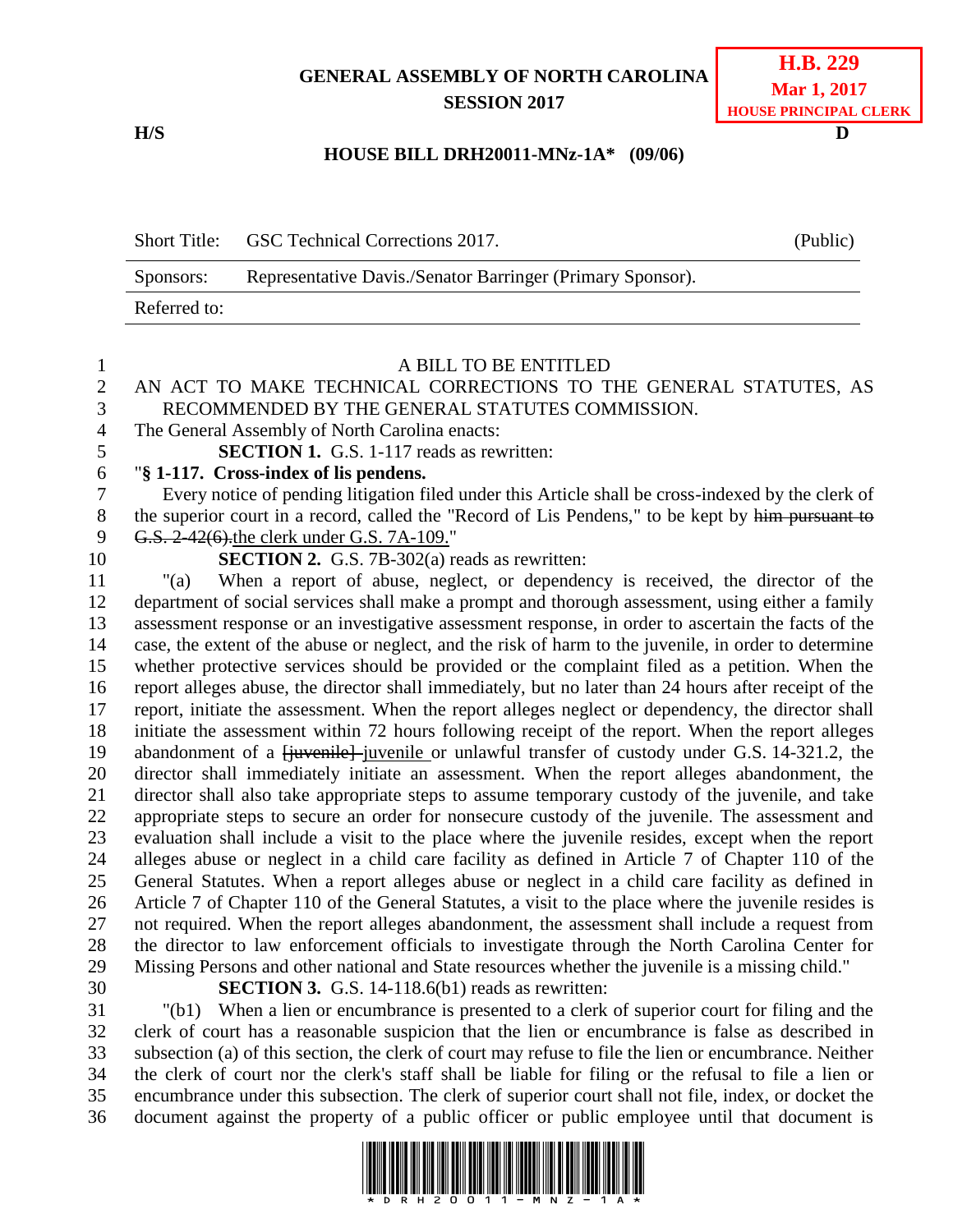approved by any judge of the judicial district having subject matter jurisdiction for filing by the 2 clerk of superior court by any judge of the judicial district having subject matter jurisdiction. court. If the judge determines that the filing is not false, the clerk shall index the claim of lien. A lien or encumbrance filed upon order of the court under this subsection shall have a priority interest as of the date and time of indexing by the clerk of superior court. If the court finds that there is no statutory or contractual basis for the proposed filing, the court shall enter an order that the proposed filing is null and void as a matter of law, and that it shall not be filed or indexed. The clerk of superior court shall serve the order and return the original denied filing to the person or entity that presented it. The person or entity shall have 30 days from the entry of the order to appeal the order. If the order is not appealed within the applicable time period, the clerk may destroy the filing." **SECTION 4.** G.S. 14-159.3(a1) reads as rewritten: "(a1) A landowner who gives a person written consent to operate an all-terrain vehicle on his 14 or her the landowner's property owes the person the same duty of care that he or she the landowner owes a trespasser." **SECTION 5.** G.S. 14-208.6 reads as rewritten: "**§ 14-208.6. Definitions.** The following definitions apply in this Article: ... (5) "Sexually violent offense" means a violation of former G.S. 14-27.6 (attempted rape or sexual offense), G.S. 14-27.21 (first-degree forcible rape), G.S. 14-27.22 (second-degree forcible rape), G.S. 14-27.23 (statutory rape of a child by an adult), G.S. 14-27.24 (first-degree statutory rape), G.S. 14-27.25(a) (statutory rape of a person who is 15 years of age or younger and where the defendant is at least six years older), G.S. 14-27.26 (first-degree forcible sexual offense), G.S. 14-27.27 (second-degree forcible sexual offense), G.S. 14-27.28 (statutory sexual offense with a child by an adult), G.S. 14-27.29 (first-degree statutory sexual offense), G.S. 14-27.30(a) (statutory sexual offense with a person who is 15 years of age or younger and where the defendant is at least six years older), G.S. 14-27.31 (sexual activity by a substitute parent or custodian), G.S. 14-27.32 (sexual activity with a student), G.S. 14-27.33 (sexual battery), G.S. 14-43.11 (human trafficking) if (i) the offense is committed against a minor who is less than 18 years of age or (ii) the offense is committed against any person with the intent that they be held in sexual servitude, G.S. 14-43.13 (subjecting or maintaining a person for sexual servitude), G.S. 14-178 (incest between near relatives), G.S. 14-190.6 (employing or permitting minor to assist in offenses against public morality and decency), G.S. 14-190.9(a1) (felonious indecent exposure), G.S. 14-190.16 (first degree sexual exploitation of a minor), G.S. 14-190.17 (second degree sexual exploitation of a minor), G.S. 14-190.17A (third degree sexual exploitation of a minor), G.S. 14-202.1 (taking indecent liberties with children), G.S. 14-202.3 (Solicitation of child by computer or certain other electronic devices to commit an unlawful sex act), G.S. 14-202.4(a) (taking indecent liberties with a student), G.S. 14-205.2(c) or (d) (patronizing a prostitute who is a minor or a mentally disabled person), G.S. 14-205.3(b) (promoting prostitution of a minor or a mentally disabled person), G.S. 14-318.4(a1) (parent or caretaker commit or permit act of prostitution with or by a juvenile), or G.S. 14-318.4(a2) (commission or allowing of sexual act upon a juvenile by parent or guardian). The term also includes the following: a solicitation or conspiracy to commit any of these offenses; aiding and abetting any of these offenses. ...."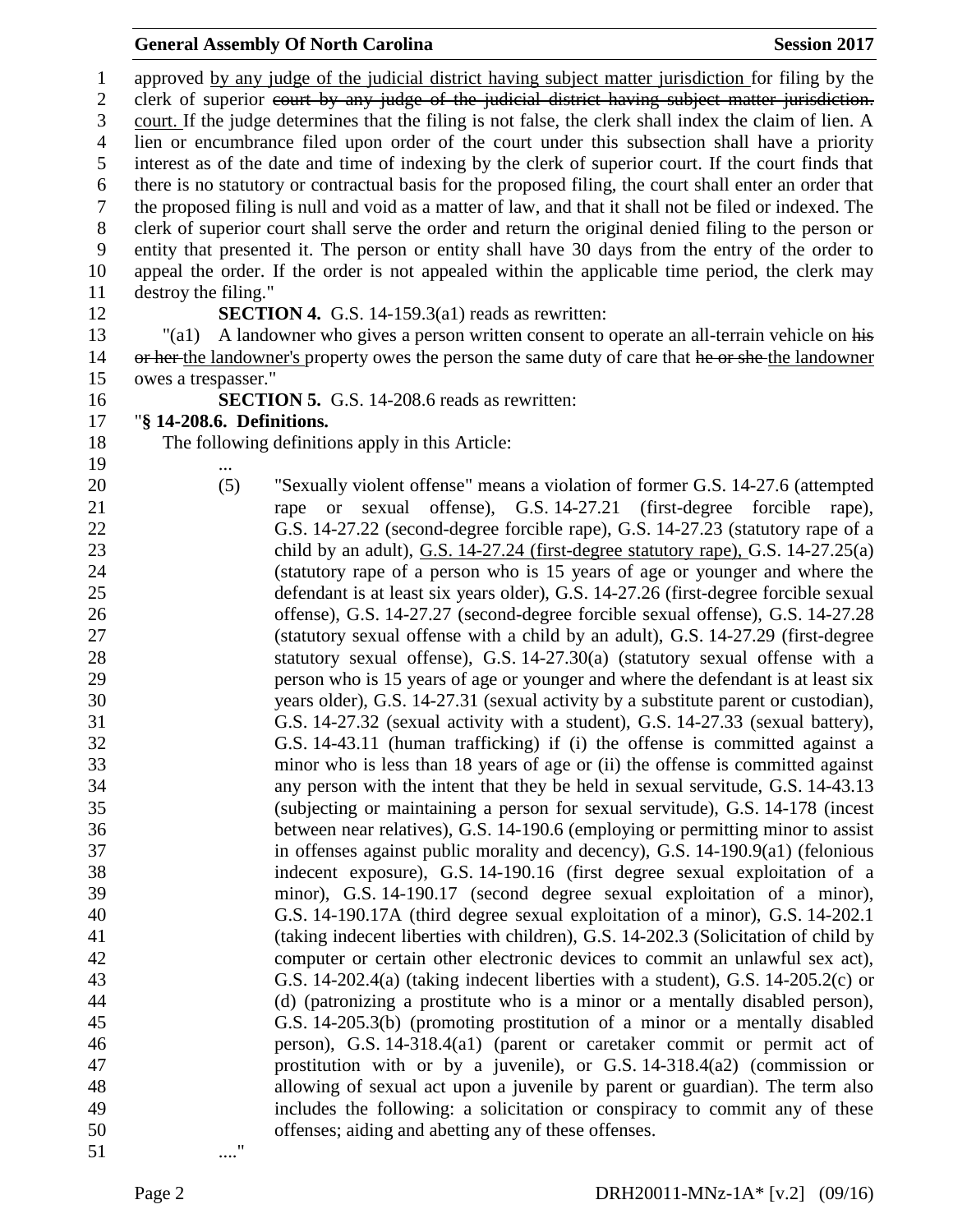# **SECTION 6.** G.S. 20-45 reads as rewritten:

"**§ 20-45. Seizure of documents and plates.**

 (a) The Division is hereby authorized to take possession of any certificate of title, registration card, permit, license, or registration plate issued by it upon expiration, revocation, cancellation, or suspension thereof, or which is fictitious, or which has been unlawfully or erroneously issued, or which has been unlawfully used.

 (b) The Division may give notice to the owner, licensee or lessee of its authority to take possession of any certificate of title, registration card, permit, license, or registration plate issued by it and require that person to surrender it to the Commissioner or his the Commissioner's officers or agents. Any person who fails to surrender the certificate of title, registration card, permit, license, or registration plate or any duplicate thereof, upon personal service of notice or within 10 days after receipt of notice by mail as provided in G.S. 20-48, shall be guilty of a Class 2 misdemeanor.

 (c) Any sworn law enforcement officer with jurisdiction, including a member of the State Highway Patrol, is authorized to seize the certificate of title, registration card, permit, license, or registration plate, if the officer has electronic or other notification from the Division that the item has been revoked or cancelled, or otherwise has probable cause to believe that the item has been 18 revoked or cancelled under any law or statute, including G.S. 20-309(e). G.S. 20-311. If a criminal proceeding relating to a certificate of title, registration card, permit, or license is pending, the law enforcement officer in possession of that item shall retain the item pending the entry of a final judgment by a court with jurisdiction. If there is no criminal proceeding pending, the law enforcement officer shall deliver the item to the Division.

 (d) Any law enforcement officer who seizes a registration plate pursuant to this section shall report the seizure to the Division within 48 hours of the seizure and shall return the registration plate, but not a fictitious registration plate, to the Division within 10 business days of the seizure."

**SECTION 7.** The catch line of G.S. 20-171.24 reads as rewritten:

# "**§ 20-171.24. Motorized all-terrain vehicle use by municipal and county employees of listed municipalities and counties permitted on certain highways.**"

**SECTION 8.** G.S. 24-10.1(a) reads as rewritten:

 "(a) Subject to the limitations contained in subsection (b) of this section, any lender may charge a party to a loan or extension of credit governed by the provisions of G.S. 24-1.1, 24-1.2, G.S. 24-1.1 or 24-1.1A G.S. 24-1.1A a late payment charge as agreed upon by the parties in the loan contract."

**SECTION 9.** G.S. 28A-2-4 reads as rewritten:

"**§ 28A-2-4. Subject matter jurisdiction of the clerk of superior court in estate proceedings.**

 (a) The clerks of superior court of this State, as ex officio judges of probate, shall have original jurisdiction of estate proceedings. Except as provided in subdivision (4) of this subsection, the jurisdiction of the clerk of superior court is exclusive. Estate proceedings include, but are not limited to, the following:

- 
- (1) Probate of wills.
- (2) Granting and revoking of letters testamentary and letters of administration, or other proper letters of authority for the administration of estates.
- (3) Determination of the elective share for a surviving spouse as provided in G.S. 30-3.
- (4) Proceedings to ascertain heirs or devisees, to approve settlement agreements pursuant to G.S. 28A-2-10, to determine questions of construction of wills, to determine priority among creditors, to determine whether a person is in possession of property belonging to an estate, to order the recovery of property of the estate in possession of third parties, and to determine the existence or nonexistence of any immunity, power, privilege, duty, or right. Any party or the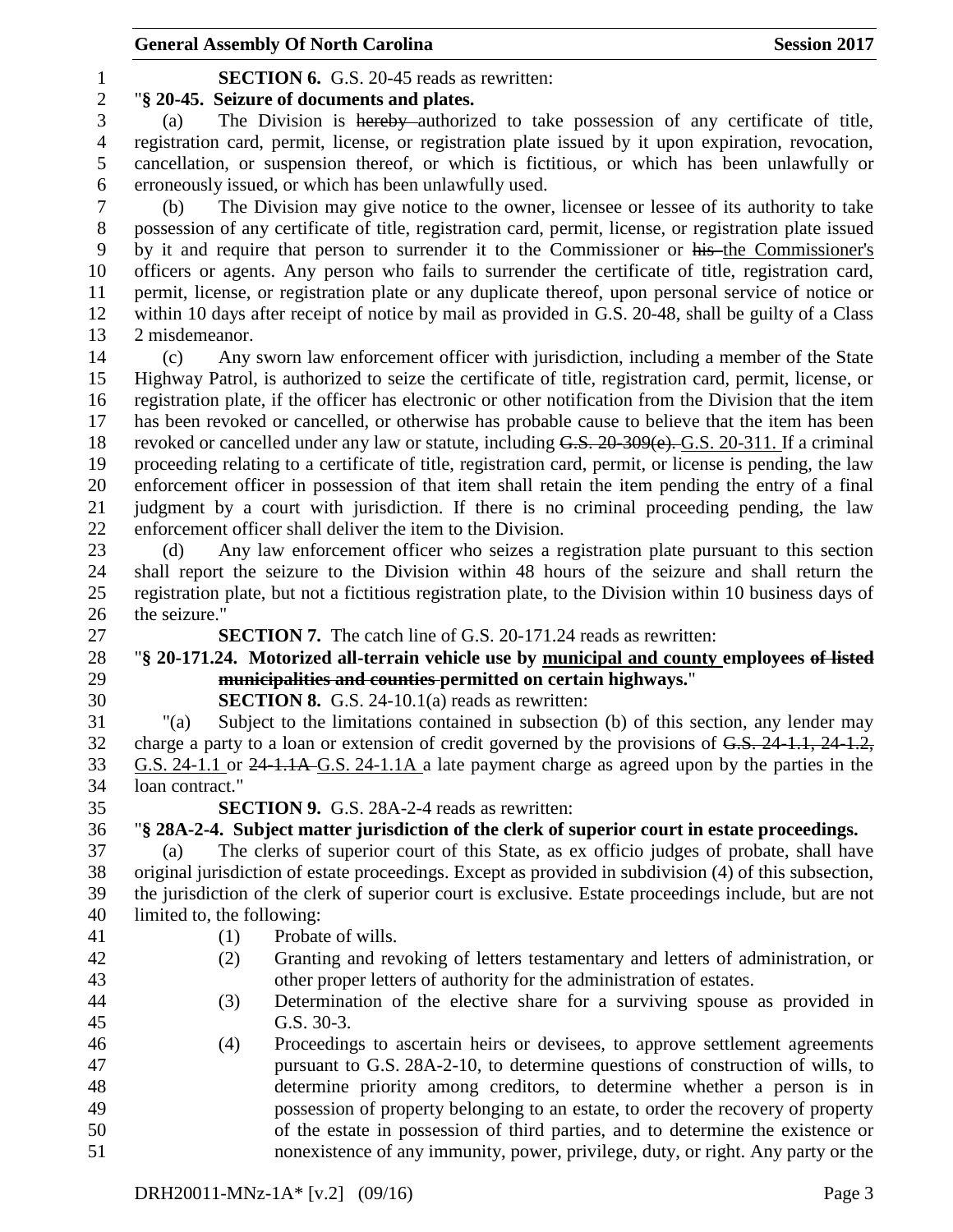|         | <b>General Assembly Of North Carolina</b>                                                                                                                                                                                                                                                                                                                                                                                                                                                                                                                                                                                       | <b>Session 2017</b> |
|---------|---------------------------------------------------------------------------------------------------------------------------------------------------------------------------------------------------------------------------------------------------------------------------------------------------------------------------------------------------------------------------------------------------------------------------------------------------------------------------------------------------------------------------------------------------------------------------------------------------------------------------------|---------------------|
|         | clerk of superior court may file a notice of transfer of a proceeding pursuant to<br>this subdivision to the Superior Court Division of the General Court of Justice<br>as provided in G.S. 28A-2-6(h). In the absence of a transfer to superior court,                                                                                                                                                                                                                                                                                                                                                                         |                     |
|         | Article 26 of Chapter 1 of the General Statutes shall apply to a trust-an estate<br>proceeding pending before the clerk of superior court to the extent consistent<br>with this Article.                                                                                                                                                                                                                                                                                                                                                                                                                                        |                     |
| (b)     | Nothing in this section shall affect the right of a person to file an action in the Superior                                                                                                                                                                                                                                                                                                                                                                                                                                                                                                                                    |                     |
|         | Court Division of the General Court of Justice for declaratory relief under Article 26 of Chapter 1<br>of the General Statutes. In the event that either the petitioner or the respondent in an estate<br>proceeding requests declaratory relief under Article 26 of Chapter 1 of the General Statutes, either<br>party may move for a transfer of the proceeding to the Superior Court Division of the General<br>Court of Justice as provided in Article 21 of Chapter 7A of the General Statutes. In the absence of<br>a removal to superior court, Article 26 of Chapter 1 of the General Statutes shall apply to an estate |                     |
|         | proceeding to the extent consistent with this Article.                                                                                                                                                                                                                                                                                                                                                                                                                                                                                                                                                                          |                     |
| (c)     | Without otherwise limiting the jurisdiction of the Superior Court Division of the<br>General Court of Justice, the clerk of superior court shall not have jurisdiction under subsection (a)                                                                                                                                                                                                                                                                                                                                                                                                                                     |                     |
|         | or $(e)$ (b) of this section or G.S. 28A-2-5 of the following:                                                                                                                                                                                                                                                                                                                                                                                                                                                                                                                                                                  |                     |
| (1)     | Actions by or against creditors or debtors of an estate, except as provided in<br>Article 19 of this Chapter.                                                                                                                                                                                                                                                                                                                                                                                                                                                                                                                   |                     |
| (2)     | Actions involving claims for monetary damages, including claims for breach of                                                                                                                                                                                                                                                                                                                                                                                                                                                                                                                                                   |                     |
|         | fiduciary duty, fraud, and negligence.                                                                                                                                                                                                                                                                                                                                                                                                                                                                                                                                                                                          |                     |
| (3)     | Caveats, except as provided under G.S. 31-36.                                                                                                                                                                                                                                                                                                                                                                                                                                                                                                                                                                                   |                     |
| (4)     | Proceeding to determine proper county of venue as provided in G.S. 28A-3-2.                                                                                                                                                                                                                                                                                                                                                                                                                                                                                                                                                     |                     |
| (5)     | Recovery of property transferred or conveyed by a decedent with intent to                                                                                                                                                                                                                                                                                                                                                                                                                                                                                                                                                       |                     |
|         | hinder, delay, or defraud creditors, pursuant to G.S. 28A-15-10(b)."                                                                                                                                                                                                                                                                                                                                                                                                                                                                                                                                                            |                     |
|         | <b>SECTION 10.</b> G.S. 28A-19-5(b) reads as rewritten:                                                                                                                                                                                                                                                                                                                                                                                                                                                                                                                                                                         |                     |
| " $(b)$ | With respect to a contingent or unliquidated claim rejected by a personal representative                                                                                                                                                                                                                                                                                                                                                                                                                                                                                                                                        |                     |
|         | pursuant to G.S. 28A-19-16, the claimant may, within the three-month period prescribed by                                                                                                                                                                                                                                                                                                                                                                                                                                                                                                                                       |                     |
|         | G.S. 28A-19-16, file a petition for an order of the clerk of superior court in accordance with                                                                                                                                                                                                                                                                                                                                                                                                                                                                                                                                  |                     |
|         | subsection (a) of this section, provided that nothing in this section shall require the clerk of                                                                                                                                                                                                                                                                                                                                                                                                                                                                                                                                |                     |
|         | superior court to hear and determine the validity of, priority of, or amount of a contingent or                                                                                                                                                                                                                                                                                                                                                                                                                                                                                                                                 |                     |
|         | unliquidated claim that has not yet become absolute."                                                                                                                                                                                                                                                                                                                                                                                                                                                                                                                                                                           |                     |
|         | <b>SECTION 11.</b> G.S. 31B-1(a) reads as rewritten:                                                                                                                                                                                                                                                                                                                                                                                                                                                                                                                                                                            |                     |
| " $(a)$ | A person who succeeds to a property interest as:                                                                                                                                                                                                                                                                                                                                                                                                                                                                                                                                                                                |                     |
|         |                                                                                                                                                                                                                                                                                                                                                                                                                                                                                                                                                                                                                                 |                     |
| (8)     | Appointee Appointee, permissible appointee, or taker in default under a power                                                                                                                                                                                                                                                                                                                                                                                                                                                                                                                                                   |                     |
|         | of appointment exercised by a testamentary instrument or a nontestamentary                                                                                                                                                                                                                                                                                                                                                                                                                                                                                                                                                      |                     |
|         | instrument;                                                                                                                                                                                                                                                                                                                                                                                                                                                                                                                                                                                                                     |                     |
|         |                                                                                                                                                                                                                                                                                                                                                                                                                                                                                                                                                                                                                                 |                     |
|         | may renounce at anytime, in whole or in part, the right of succession to any property or interest                                                                                                                                                                                                                                                                                                                                                                                                                                                                                                                               |                     |
|         | therein, including a future interest, by filing a written instrument under the provisions of this                                                                                                                                                                                                                                                                                                                                                                                                                                                                                                                               |                     |
|         | Chapter. A renunciation may be of a fractional share or any limited interest or estate. The                                                                                                                                                                                                                                                                                                                                                                                                                                                                                                                                     |                     |
|         | renunciation shall be deemed to include the entire interest of the person whose property or interest<br>is being renounced unless otherwise specifically limited. A person may renounce any interest in or                                                                                                                                                                                                                                                                                                                                                                                                                      |                     |
|         | power over property, including a power of appointment, even if its creator imposed a spendthrift                                                                                                                                                                                                                                                                                                                                                                                                                                                                                                                                |                     |
|         | provision or similar restriction on transfer or a restriction or limitation on the right to renounce.                                                                                                                                                                                                                                                                                                                                                                                                                                                                                                                           |                     |
|         | Notwithstanding the foregoing, there shall be no right of partial renunciation if the instrument                                                                                                                                                                                                                                                                                                                                                                                                                                                                                                                                |                     |
|         | creating the interest expressly so provides."                                                                                                                                                                                                                                                                                                                                                                                                                                                                                                                                                                                   |                     |
|         | <b>SECTION 12.</b> G.S. 36C-8-816.1 reads as rewritten:                                                                                                                                                                                                                                                                                                                                                                                                                                                                                                                                                                         |                     |
|         | "§ 36C-8-816.1. Trustee's special power to appoint to a second trust.                                                                                                                                                                                                                                                                                                                                                                                                                                                                                                                                                           |                     |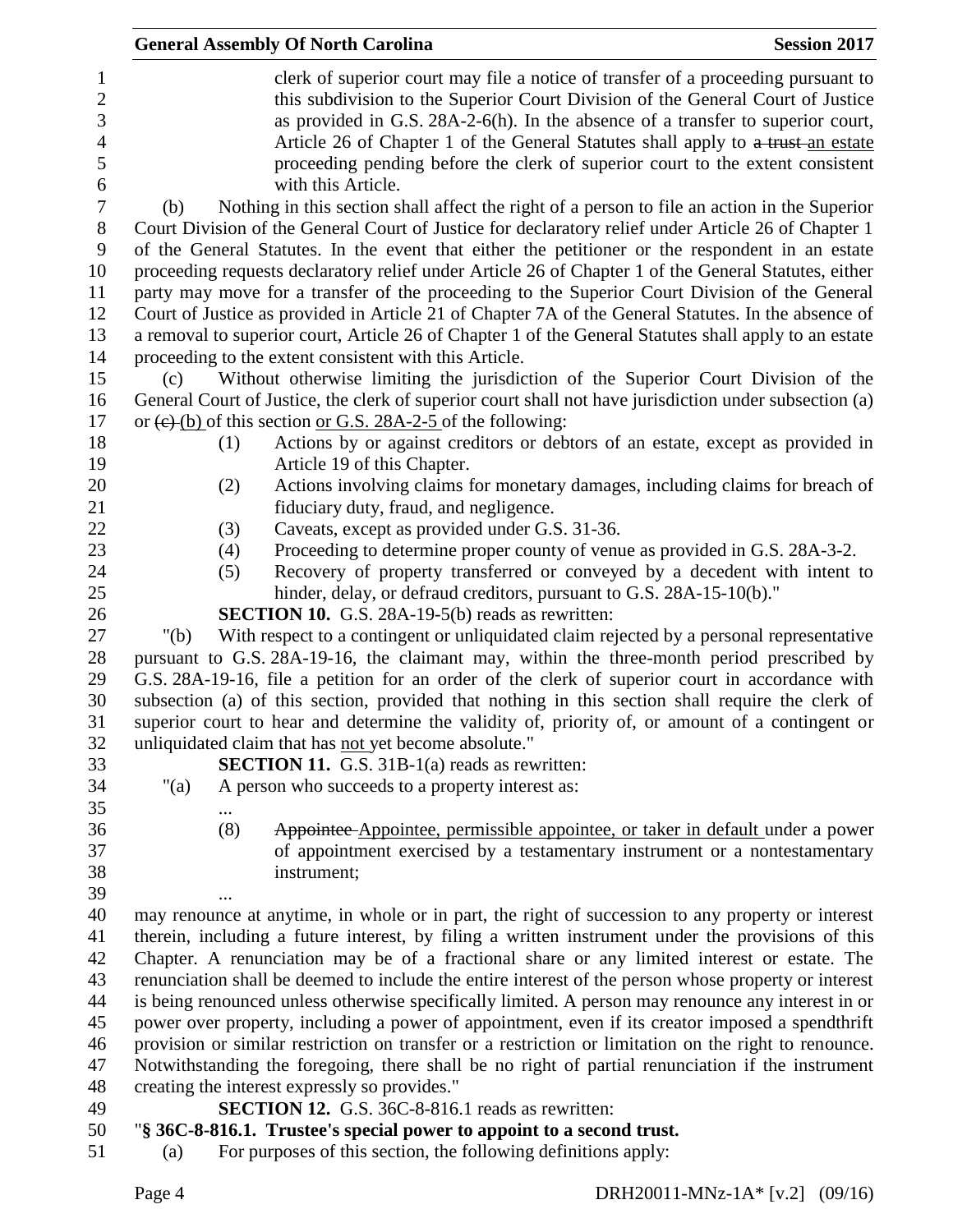|     |     | <b>General Assembly Of North Carolina</b>                                                                                                                             | <b>Session 2017</b> |
|-----|-----|-----------------------------------------------------------------------------------------------------------------------------------------------------------------------|---------------------|
|     | (1) | Current beneficiary. $- A$ person who is a permissible distributee of trust income<br>or principal.                                                                   |                     |
|     | (2) | Original trust. $-$ A trust established under an irrevocable trust instrument                                                                                         |                     |
|     |     | pursuant to the terms of which a trustee has a discretionary power to distribute                                                                                      |                     |
|     |     | principal or income of the trust to or for the benefit of one or more current                                                                                         |                     |
|     |     | beneficiaries of the trust.                                                                                                                                           |                     |
|     | (3) | Second trust. $-$ A trust established under an irrevocable trust instrument, the                                                                                      |                     |
|     |     | current beneficiaries of which are one or more of the current beneficiaries of the                                                                                    |                     |
|     |     | original trust. The second trust may be a trust created under the same trust<br>instrument as the original trust or under a different trust instrument.               |                     |
| (b) |     | A trustee of an original trust may, without authorization by the court, exercise the                                                                                  |                     |
|     |     | discretionary power to distribute principal or income to or for the benefit of one or more current                                                                    |                     |
|     |     | beneficiaries of the original trust by appointing all or part of the principal or income of the original                                                              |                     |
|     |     | trust subject to the power in favor of a trustee of a second trust. The trustee of the original trust                                                                 |                     |
|     |     | may exercise this power whether or not there is a current need to distribute principal or income                                                                      |                     |
|     |     | under any standard provided in the terms of the original trust. The trustee's special power to                                                                        |                     |
|     |     | appoint trust principal or income in further trust under this section includes the power to create the                                                                |                     |
|     |     | second trust. The second trust may have a duration that is longer than the duration of the first trust.                                                               |                     |
| (c) |     | The terms of the second trust shall be subject to all of the following:                                                                                               |                     |
|     | (1) | The beneficiaries of the second trust may include only beneficiaries of the                                                                                           |                     |
|     |     | original trust.                                                                                                                                                       |                     |
|     | (2) | A beneficiary who has only a future beneficial interest, vested or contingent, in                                                                                     |                     |
|     |     | the original trust cannot have the future beneficial interest accelerated to a                                                                                        |                     |
|     |     | present interest in the second trust.                                                                                                                                 |                     |
|     | (3) | The terms of the second trust may not reduce any fixed income, annuity, or                                                                                            |                     |
|     |     | unitrust interest of a beneficiary in the assets of the original trust if that interest                                                                               |                     |
|     |     | has come into effect with respect to the beneficiary.                                                                                                                 |                     |
|     | (4) | If any contribution to the original trust qualified for a marital or charitable                                                                                       |                     |
|     |     | deduction for federal income, gift, or estate tax purposes under the Internal                                                                                         |                     |
|     |     | Revenue Code, then the second trust shall not contain any provision that, if                                                                                          |                     |
|     |     | included in the original trust, would have prevented the original trust from                                                                                          |                     |
|     |     | qualifying for the deduction or that would have reduced the amount of the                                                                                             |                     |
|     |     | deduction.                                                                                                                                                            |                     |
|     | (5) | If contributions to the original trust have been excluded from the gift tax by the                                                                                    |                     |
|     |     | application of section $2503(b)$ and section $2503(c)$ of the Internal Revenue                                                                                        |                     |
|     |     | Code, then the second trust shall provide that the beneficiary's remainder                                                                                            |                     |
|     |     | interest in the contributions shall vest and become distributable no later than the                                                                                   |                     |
|     |     | date upon which the interest would have vested and become distributable under                                                                                         |                     |
|     |     | the terms of the original trust.                                                                                                                                      |                     |
|     | (6) | If any beneficiary of the original trust has a power of withdrawal over trust                                                                                         |                     |
|     |     | property, then either:                                                                                                                                                |                     |
|     |     | The terms of the second trust must provide a power of withdrawal in the<br>a.                                                                                         |                     |
|     |     | second trust identical to the power of withdrawal in the original trust; or                                                                                           |                     |
|     |     | Sufficient trust property must remain in the original trust to satisfy the<br>b.                                                                                      |                     |
|     |     | outstanding power of withdrawal.                                                                                                                                      |                     |
|     | (7) | If a trustee of an original trust exercises a power to distribute principal or                                                                                        |                     |
|     |     | income that is subject to an ascertainable standard by appointing property to a<br>second trust, then the power to distribute income or principal in the second trust |                     |
|     |     | must be subject to the same ascertainable standard as in the original trust and                                                                                       |                     |
|     |     | must be exercisable in favor of the same current beneficiaries to whom such                                                                                           |                     |
|     |     | distribution could be made in the original trust.                                                                                                                     |                     |
|     |     |                                                                                                                                                                       |                     |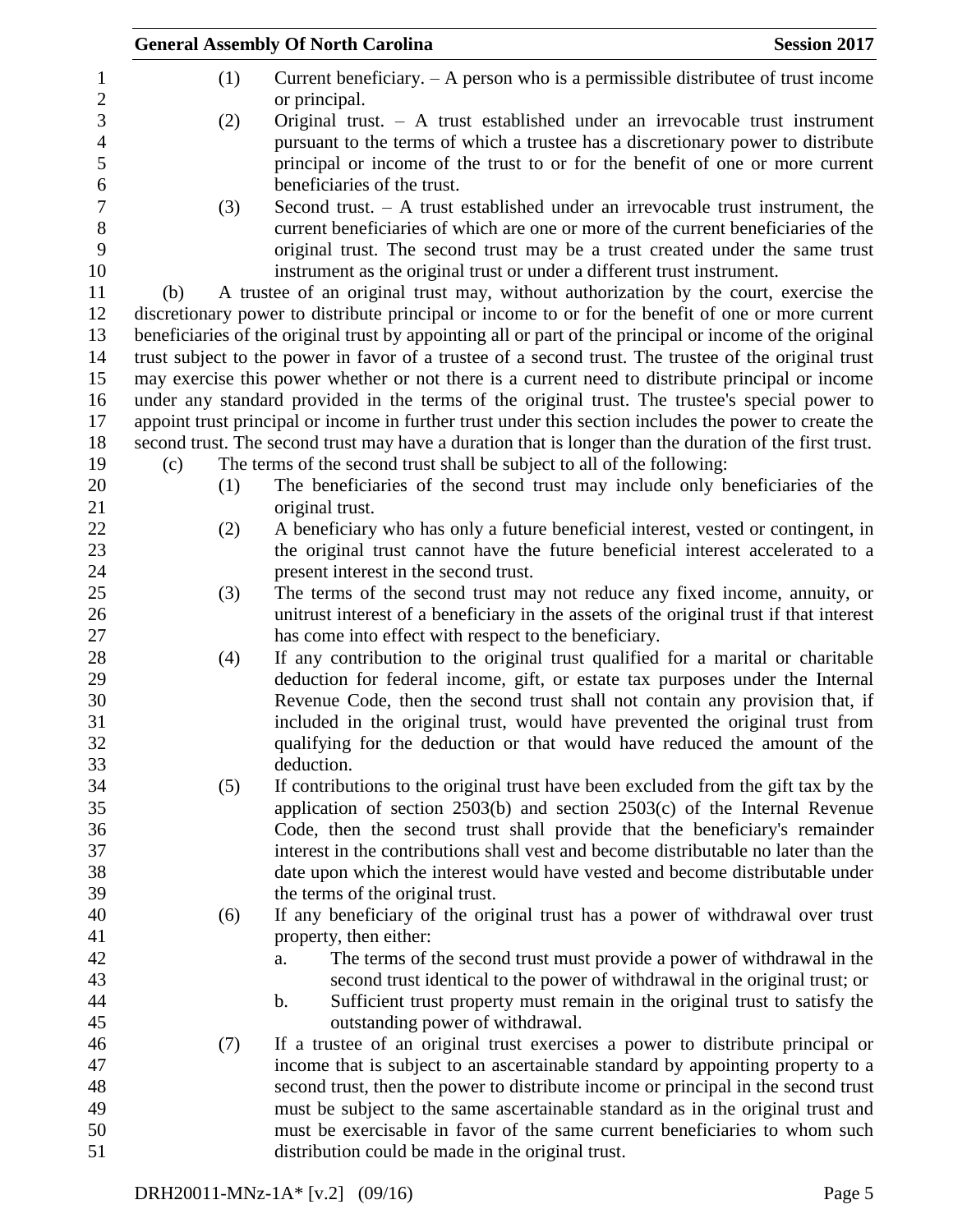|                                                                     |      | <b>General Assembly Of North Carolina</b><br><b>Session 2017</b>                                                                                                                                                                                                                                                                                                                                                                                                                                                                                                                                                                                                                               |  |
|---------------------------------------------------------------------|------|------------------------------------------------------------------------------------------------------------------------------------------------------------------------------------------------------------------------------------------------------------------------------------------------------------------------------------------------------------------------------------------------------------------------------------------------------------------------------------------------------------------------------------------------------------------------------------------------------------------------------------------------------------------------------------------------|--|
| 1<br>$\overline{c}$<br>3<br>$\overline{4}$<br>5<br>6<br>7<br>8<br>9 | (8)  | The second trust may confer a power of appointment upon a beneficiary of the<br>original trust to whom or for the benefit of whom the trustee has the power to<br>distribute principal or income of the original trust. The permissible appointees<br>of the power of appointment conferred upon a beneficiary may include persons<br>who are not beneficiaries of the original or second trust. The power of<br>appointment conferred upon a beneficiary shall be subject to the provisions of<br>G.S. 41-23 specifying the permissible period allowed for the suspension of the<br>power of alienation of the original trust and the time from which that<br>permissible period is computed. |  |
| 10                                                                  | (9)  | The terms of the second trust shall not contain any provisions that would                                                                                                                                                                                                                                                                                                                                                                                                                                                                                                                                                                                                                      |  |
| 11                                                                  |      | jeopardize (i) the qualification of a transfer as a direct skip under section                                                                                                                                                                                                                                                                                                                                                                                                                                                                                                                                                                                                                  |  |
| 12                                                                  |      | 2642(c) of the Henrical Revenuel-Internal Revenue Code, (ii) if the first trust                                                                                                                                                                                                                                                                                                                                                                                                                                                                                                                                                                                                                |  |
| 13                                                                  |      | owns subchapter S Corporation stock, the election to treat a corporation as a                                                                                                                                                                                                                                                                                                                                                                                                                                                                                                                                                                                                                  |  |
| 14                                                                  |      | subchapter S Corporation under section 1362 of the Internal Revenue Code,                                                                                                                                                                                                                                                                                                                                                                                                                                                                                                                                                                                                                      |  |
| 15                                                                  |      | (iii) if the first trust owns an interest in property subject to the minimum                                                                                                                                                                                                                                                                                                                                                                                                                                                                                                                                                                                                                   |  |
| 16                                                                  |      | distribution rules of section $401(a)(9)$ of the Internal Revenue Code, a favorable                                                                                                                                                                                                                                                                                                                                                                                                                                                                                                                                                                                                            |  |
| 17                                                                  |      | distribution period by shortening the minimum distribution period, or (iv) any                                                                                                                                                                                                                                                                                                                                                                                                                                                                                                                                                                                                                 |  |
| 18                                                                  |      | other specific tax benefit for which a contribution originally the first trust was                                                                                                                                                                                                                                                                                                                                                                                                                                                                                                                                                                                                             |  |
| 19                                                                  |      | clearly designed to qualify and for which the first trust qualified or would have                                                                                                                                                                                                                                                                                                                                                                                                                                                                                                                                                                                                              |  |
| 20                                                                  |      | qualified for income, gift, estate, or generation skipping transfer tax purposes.                                                                                                                                                                                                                                                                                                                                                                                                                                                                                                                                                                                                              |  |
| 21                                                                  |      | but for the enactment of this section. In this subdivision, "tax benefit" means a                                                                                                                                                                                                                                                                                                                                                                                                                                                                                                                                                                                                              |  |
| 22<br>23                                                            |      | federal or State tax deduction, exemption, exclusion, or other benefit not<br>otherwise listed in this section, except for the benefit from having the settlor                                                                                                                                                                                                                                                                                                                                                                                                                                                                                                                                 |  |
| 24                                                                  |      | considered the owner under sections 671 through 679 of the Internal Revenue                                                                                                                                                                                                                                                                                                                                                                                                                                                                                                                                                                                                                    |  |
| 25                                                                  |      | Code. Subject to clause (ii) above, the second trust may be a trust as to which                                                                                                                                                                                                                                                                                                                                                                                                                                                                                                                                                                                                                |  |
| 26                                                                  |      | the settlor is not considered the owner under sections 671 through 679 of the                                                                                                                                                                                                                                                                                                                                                                                                                                                                                                                                                                                                                  |  |
| 27                                                                  |      | Internal Revenue Code even if the settlor is considered the owner of the first                                                                                                                                                                                                                                                                                                                                                                                                                                                                                                                                                                                                                 |  |
| 28                                                                  |      | trust, and the second trust may be a trust as to which the settlor of the first trust                                                                                                                                                                                                                                                                                                                                                                                                                                                                                                                                                                                                          |  |
| 29                                                                  |      | is considered the owner under sections 671 through 679 of the Internal Revenue                                                                                                                                                                                                                                                                                                                                                                                                                                                                                                                                                                                                                 |  |
| 30                                                                  |      | Code, even if the settlor is not considered the owner of the first trust.                                                                                                                                                                                                                                                                                                                                                                                                                                                                                                                                                                                                                      |  |
| 31                                                                  | (10) | Notwithstanding any other provision of this section, but subject to the                                                                                                                                                                                                                                                                                                                                                                                                                                                                                                                                                                                                                        |  |
| 32                                                                  |      | limitations of subdivisions $(1)$ , $(2)$ , $(4)$ , $(5)$ , and $(9)$ of this subsection, a trustee                                                                                                                                                                                                                                                                                                                                                                                                                                                                                                                                                                                            |  |
| 33                                                                  |      | may exercise the power to appoint principal and income under subsection (b) of                                                                                                                                                                                                                                                                                                                                                                                                                                                                                                                                                                                                                 |  |
| 34                                                                  |      | this section with respect to a disabled beneficiary's interest in the original trust                                                                                                                                                                                                                                                                                                                                                                                                                                                                                                                                                                                                           |  |
| 35                                                                  |      | to a second trust that is a supplemental needs trust that does not have (i) an                                                                                                                                                                                                                                                                                                                                                                                                                                                                                                                                                                                                                 |  |
| 36                                                                  |      | ascertainable standard (or has a different ascertainable standard); (ii) a fixed                                                                                                                                                                                                                                                                                                                                                                                                                                                                                                                                                                                                               |  |
| 37                                                                  |      | income, annuity, or unitrust interest in the assets of the original trust; or (iii) a                                                                                                                                                                                                                                                                                                                                                                                                                                                                                                                                                                                                          |  |
| 38<br>39                                                            |      | right of withdrawal, if the trustee determines that it would be in the best interest                                                                                                                                                                                                                                                                                                                                                                                                                                                                                                                                                                                                           |  |
|                                                                     |      | of the disabled beneficiary. For purposes of this subsection, the following                                                                                                                                                                                                                                                                                                                                                                                                                                                                                                                                                                                                                    |  |
| 40<br>41                                                            |      | apply:<br>A "supplemental needs trust" means a trust that is a discretionary trust<br>a.                                                                                                                                                                                                                                                                                                                                                                                                                                                                                                                                                                                                       |  |
| 42                                                                  |      | under G.S. 36C-5-504 and relative to the original trust contains either                                                                                                                                                                                                                                                                                                                                                                                                                                                                                                                                                                                                                        |  |
| 43                                                                  |      | lesser or greater restrictions on the trustee's power to distribute income                                                                                                                                                                                                                                                                                                                                                                                                                                                                                                                                                                                                                     |  |
| 44                                                                  |      | or principal, and which the trustee believes would, if implemented,                                                                                                                                                                                                                                                                                                                                                                                                                                                                                                                                                                                                                            |  |
| 45                                                                  |      | allow the disabled beneficiary to receive greater governmental benefits                                                                                                                                                                                                                                                                                                                                                                                                                                                                                                                                                                                                                        |  |
| 46                                                                  |      | than the disabled beneficiary would receive if the power to appoint                                                                                                                                                                                                                                                                                                                                                                                                                                                                                                                                                                                                                            |  |
| 47                                                                  |      | principal and income had not been exercised.                                                                                                                                                                                                                                                                                                                                                                                                                                                                                                                                                                                                                                                   |  |
| 48                                                                  |      | "Governmental benefits" means medical assistance, financial aid, or<br>b.                                                                                                                                                                                                                                                                                                                                                                                                                                                                                                                                                                                                                      |  |
| 49                                                                  |      | services from any local, State, or federal agency or department.                                                                                                                                                                                                                                                                                                                                                                                                                                                                                                                                                                                                                               |  |
| 50                                                                  |      | A "disabled beneficiary" means a current beneficiary of the original<br>$\mathbf{C}$ .                                                                                                                                                                                                                                                                                                                                                                                                                                                                                                                                                                                                         |  |
| 51                                                                  |      | trust who the trustee determines has a condition that substantially                                                                                                                                                                                                                                                                                                                                                                                                                                                                                                                                                                                                                            |  |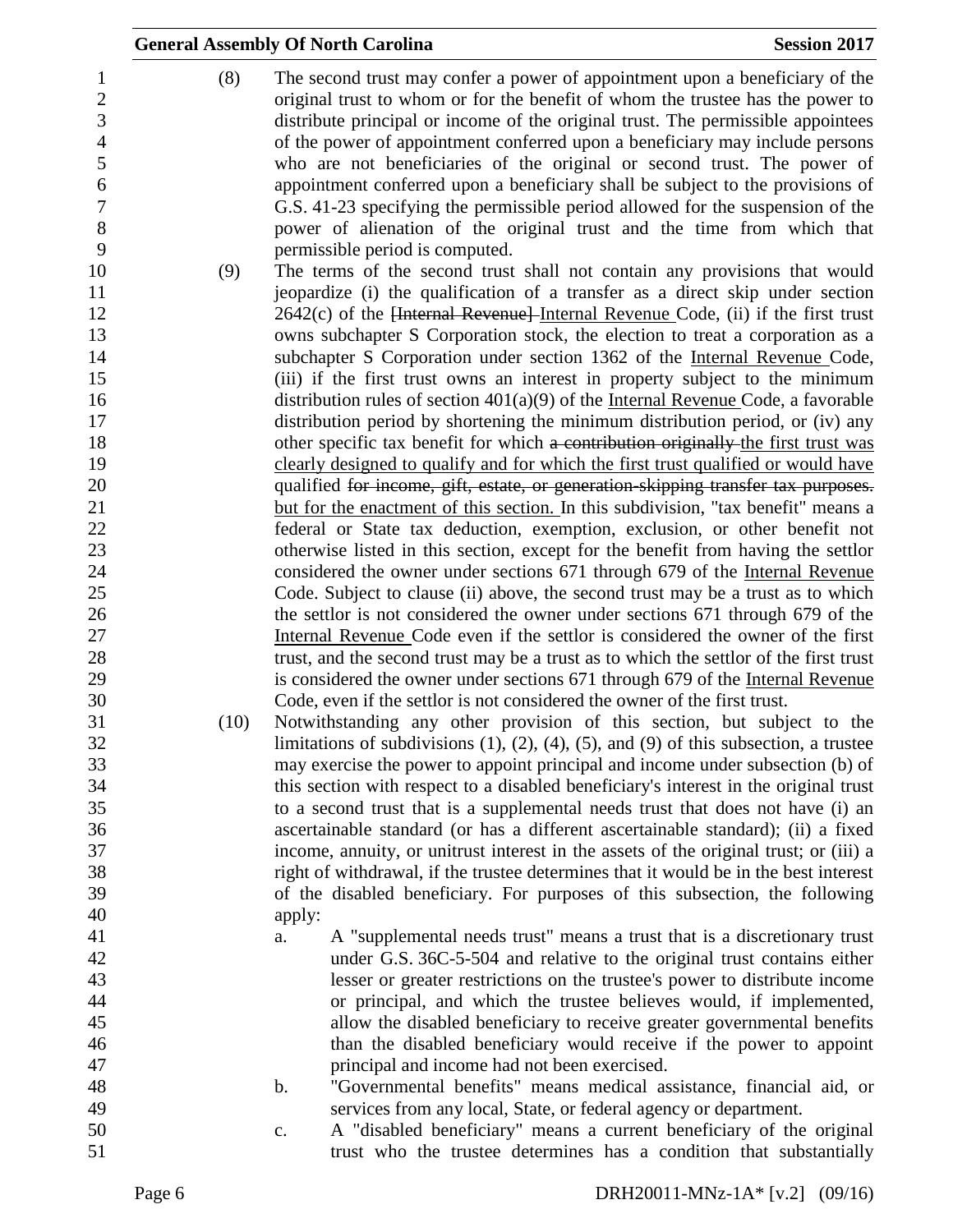|                 |     |    | <b>General Assembly Of North Carolina</b>                                                                                                                                                                                                                                                                                                                                                                                                                                                                                                                                                       | <b>Session 2017</b> |
|-----------------|-----|----|-------------------------------------------------------------------------------------------------------------------------------------------------------------------------------------------------------------------------------------------------------------------------------------------------------------------------------------------------------------------------------------------------------------------------------------------------------------------------------------------------------------------------------------------------------------------------------------------------|---------------------|
| (d)             |     | d. | impairs the beneficiary's ability to provide for his or her own support,<br>care, or custody whether or not the beneficiary has been adjudicated a<br>"disabled person" by any government agency or department.<br>The second supplemental needs trust shall not be liable to pay or<br>reimburse the State or any government or public agency for medical<br>assistance, financial aid, or services provided to the disabled beneficiary<br>except as provided in the second supplemental needs trust.<br>A trustee may not exercise the power to appoint principal or income under subsection |                     |
|                 |     |    | (b) of this section if the trustee is a beneficiary of the original trust, but the remaining cotrustee or                                                                                                                                                                                                                                                                                                                                                                                                                                                                                       |                     |
|                 |     |    | a majority of the remaining cotrustees may act for the trust. If all the trustees are beneficiaries of                                                                                                                                                                                                                                                                                                                                                                                                                                                                                          |                     |
|                 |     |    | the original trust, then the court may appoint a special fiduciary with authority to exercise the                                                                                                                                                                                                                                                                                                                                                                                                                                                                                               |                     |
|                 |     |    | power to appoint principal or income under subsection (b) of this section.                                                                                                                                                                                                                                                                                                                                                                                                                                                                                                                      |                     |
| (e)<br>section: |     |    | The exercise of the power to appoint principal or income under subsection (b) of this                                                                                                                                                                                                                                                                                                                                                                                                                                                                                                           |                     |
|                 | (1) |    | Shall be considered the exercise of a power of appointment, other than a power                                                                                                                                                                                                                                                                                                                                                                                                                                                                                                                  |                     |
|                 |     |    | to appoint to the trustee, the trustee's creditors, the trustee's estate, or the                                                                                                                                                                                                                                                                                                                                                                                                                                                                                                                |                     |
|                 |     |    | creditors of the trustee's estate; and                                                                                                                                                                                                                                                                                                                                                                                                                                                                                                                                                          |                     |
|                 | (2) |    | Shall be subject to the provisions of G.S. 41-23 specifying the permissible                                                                                                                                                                                                                                                                                                                                                                                                                                                                                                                     |                     |
|                 |     |    | period allowed for the suspension of the power of alienation of the original trust                                                                                                                                                                                                                                                                                                                                                                                                                                                                                                              |                     |
|                 |     |    | and the time from which that permissible period is computed; and                                                                                                                                                                                                                                                                                                                                                                                                                                                                                                                                |                     |
|                 | (3) |    | Is not prohibited by a spendthrift provision or by a provision in the original                                                                                                                                                                                                                                                                                                                                                                                                                                                                                                                  |                     |
|                 |     |    | trust instrument that prohibits amendment or revocation of the trust.                                                                                                                                                                                                                                                                                                                                                                                                                                                                                                                           |                     |
| (f)             |     |    | To effect the exercise of the power to appoint principal or income under subsection (b)                                                                                                                                                                                                                                                                                                                                                                                                                                                                                                         |                     |
|                 |     |    | of this section, all of the following shall apply:                                                                                                                                                                                                                                                                                                                                                                                                                                                                                                                                              |                     |
|                 | (1) |    | The exercise of the power to appoint shall be made by an instrument in writing,                                                                                                                                                                                                                                                                                                                                                                                                                                                                                                                 |                     |
|                 |     |    | signed and acknowledged by the trustee, setting forth the manner of the                                                                                                                                                                                                                                                                                                                                                                                                                                                                                                                         |                     |
|                 |     |    | exercise of the power, including the terms of the second trust, and the effective                                                                                                                                                                                                                                                                                                                                                                                                                                                                                                               |                     |
|                 |     |    | date of the exercise of the power. The instrument shall be filed with the records                                                                                                                                                                                                                                                                                                                                                                                                                                                                                                               |                     |
|                 |     |    | of the original trust.                                                                                                                                                                                                                                                                                                                                                                                                                                                                                                                                                                          |                     |
|                 | (2) |    | The trustee shall give written notice to all qualified beneficiaries of the original                                                                                                                                                                                                                                                                                                                                                                                                                                                                                                            |                     |
|                 |     |    | trust, at least 60 days prior to the effective date of the exercise of the power to                                                                                                                                                                                                                                                                                                                                                                                                                                                                                                             |                     |
|                 |     |    | appoint, of the trustee's intention to exercise the power. The notice shall include                                                                                                                                                                                                                                                                                                                                                                                                                                                                                                             |                     |
|                 |     |    | a copy of the instrument described in subdivision (1) of this subsection.<br>If all qualified beneficiaries waive the notice period by a signed written                                                                                                                                                                                                                                                                                                                                                                                                                                         |                     |
|                 | (3) |    | instrument delivered to the trustee, the trustee's power to appoint principal or                                                                                                                                                                                                                                                                                                                                                                                                                                                                                                                |                     |
|                 |     |    | income shall be exercisable after notice is waived by all qualified beneficiaries,                                                                                                                                                                                                                                                                                                                                                                                                                                                                                                              |                     |
|                 |     |    | notwithstanding the effective date of the exercise of the power.                                                                                                                                                                                                                                                                                                                                                                                                                                                                                                                                |                     |
|                 | (4) |    | The trustee's notice under this subsection shall not limit the right of any                                                                                                                                                                                                                                                                                                                                                                                                                                                                                                                     |                     |
|                 |     |    | beneficiary to object to the exercise of the trustee's power to appoint and bring                                                                                                                                                                                                                                                                                                                                                                                                                                                                                                               |                     |
|                 |     |    | an action for breach of trust seeking appropriate relief as provided by                                                                                                                                                                                                                                                                                                                                                                                                                                                                                                                         |                     |
|                 |     |    | G.S. 36C-10-1001.                                                                                                                                                                                                                                                                                                                                                                                                                                                                                                                                                                               |                     |
| (g)             |     |    | Nothing in this section shall be construed to create or imply a duty of the trustee to                                                                                                                                                                                                                                                                                                                                                                                                                                                                                                          |                     |
|                 |     |    | exercise the power to distribute principal or income, and no inference of impropriety shall be made                                                                                                                                                                                                                                                                                                                                                                                                                                                                                             |                     |
|                 |     |    | as a result of a trustee not exercising the power to appoint principal or income conferred under                                                                                                                                                                                                                                                                                                                                                                                                                                                                                                |                     |
|                 |     |    | subsection (b) of this section. Nothing in this section shall be construed to abridge the right of any                                                                                                                                                                                                                                                                                                                                                                                                                                                                                          |                     |
|                 |     |    | trustee who has a power to appoint property in further trust that arises under the terms of the                                                                                                                                                                                                                                                                                                                                                                                                                                                                                                 |                     |
|                 |     |    | original trust or under any other section of this Chapter or under another provision of law or under                                                                                                                                                                                                                                                                                                                                                                                                                                                                                            |                     |
| common law      |     |    |                                                                                                                                                                                                                                                                                                                                                                                                                                                                                                                                                                                                 |                     |

48 common law.<br>49 (h) A A trustee or beneficiary may commence a proceeding to approve or disapprove a proposed exercise of the trustee's special power to appoint to a second trust pursuant to subsection (b) of this section."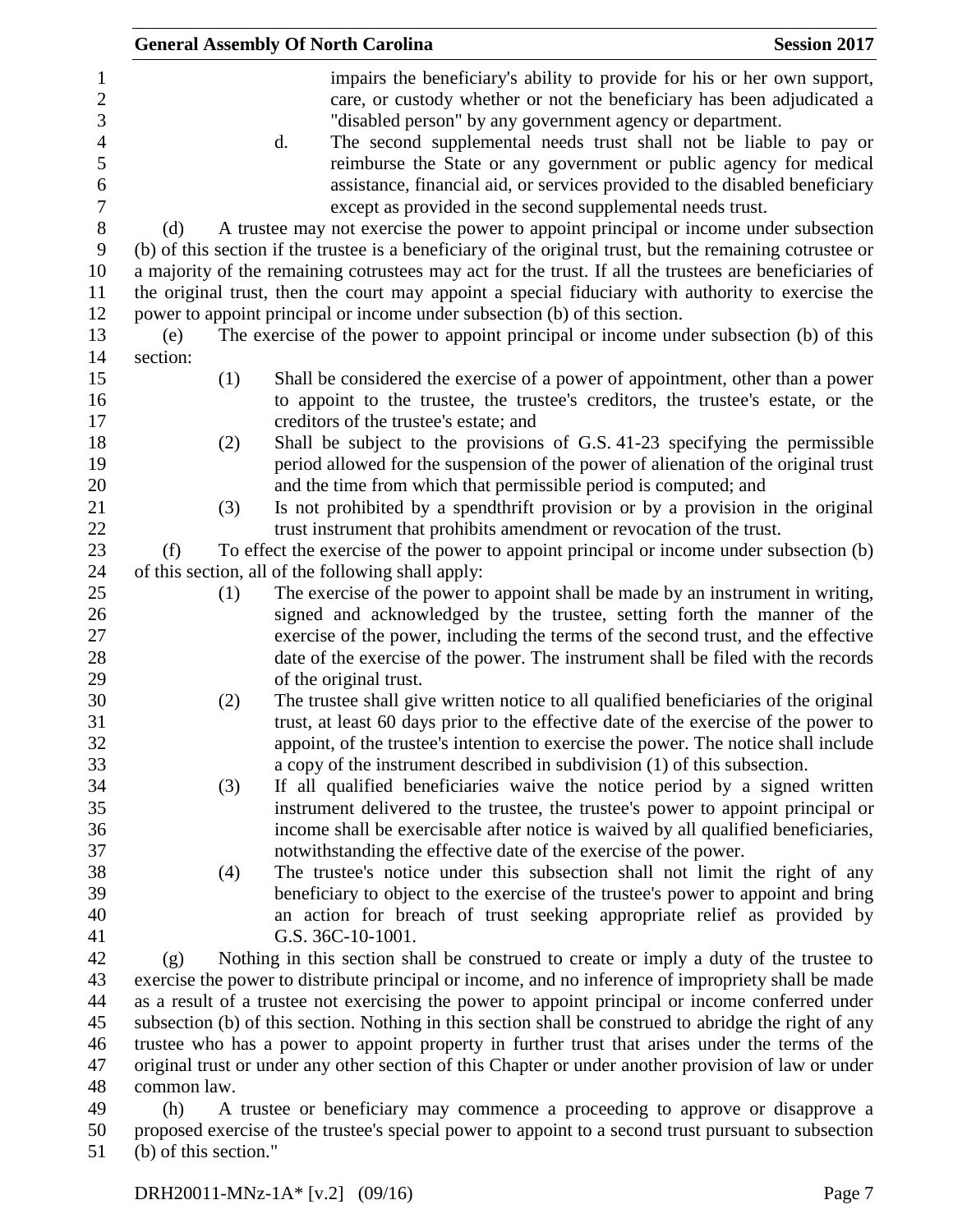|                |         | <b>General Assembly Of North Carolina</b>                                                            | <b>Session 2017</b> |
|----------------|---------|------------------------------------------------------------------------------------------------------|---------------------|
| 1              |         | <b>SECTION 13.(a)</b> G.S. 39-33 and G.S. 39-34 are repealed.                                        |                     |
| $\mathbf{2}$   |         | <b>SECTION 13.(b)</b> G.S. 39-35 is recodified as G.S. 31D-5-505.                                    |                     |
| $\mathfrak{Z}$ |         | <b>SECTION 13.(c)</b> G.S. 39-36 is recodified as G.S. 31D-4-403.1.                                  |                     |
| $\overline{4}$ |         | <b>SECTION 14.</b> G.S. 42A-17(a) reads as rewritten:                                                |                     |
| 5              | "(a)    | A vacation rental agreement shall identify the name and address of the bank or savings               |                     |
| 6              |         | and loan association federally insured depository institution in which the tenant's security deposit |                     |
| 7              |         | and other advance payments are held in a trust account, and the landlord and real estate broker      |                     |
| 8              |         | shall provide the tenant with an accounting of such deposit and payments if the tenant makes a       |                     |
| 9              |         | reasonable request for an accounting prior to the tenant's occupancy of the property."               |                     |
| 10             |         | <b>SECTION 15.</b> G.S. 97-25(f) reads as rewritten:                                                 |                     |
| 11             | " $(f)$ | In claims subject to G.S. $97-18(b)$ and (d), a party may file a motion as set forth in this         |                     |
| 12             |         | subsection regarding a request for medical compensation or a dispute involving medical issues.       |                     |
| 13             |         | The nonmoving party shall have the right to contest the motion. Motions and responses shall be       |                     |
| 14             |         | submitted contemporaneously via electronic mail means to the Commission and to the opposing          |                     |
| 15             |         | party or the opposing party's attorney[, as follows]: attorney, as follows:                          |                     |
| 16             | (1)     | A party may file a motion with the Executive Secretary for an administrative                         |                     |
| 17             |         | ruling regarding a request for medical compensation or a dispute involving                           |                     |
| 18             |         | medical issues. The motion shall be decided administratively pursuant to rules                       |                     |
| 19             |         | governing motions practices in contested cases. The Commission shall decide                          |                     |
| 20             |         | the motion within 30 days of the filing of the motion unless an extension of                         |                     |
| 21             |         | time to respond to the motion has been granted for good cause shown. Either                          |                     |
| 22             |         | party may file a motion for reconsideration of the administrative order with the                     |                     |
| 23             |         | Executive Secretary. Either party may request an expedited formal hearing                            |                     |
| 24             |         | pursuant to G.S. 97-84 and subdivision (2) of this subsection to appeal the                          |                     |
| 25             |         | decision of the Executive Secretary approving or denying the original motion or                      |                     |
| 26             |         | the motion for reconsideration. Within five days of the filing of a request for an                   |                     |
| 27             |         | expedited formal hearing pursuant to G.S. 97-84 and subdivision (2) of this                          |                     |
| 28             |         | subsection to appeal the decision of the Executive Secretary, the Commission                         |                     |
| 29             |         | shall assign a Deputy Commissioner to conduct the formal hearing. The                                |                     |
| 30             |         | decision shall not be stayed during the pendency of an appeal pursuant to                            |                     |
| 31             |         | G.S. 97-84 and subdivision (2) of this subsection except under those                                 |                     |
| 32             |         | circumstances set out in subdivision (4) of this subsection. A motion to stay                        |                     |
| 33             |         | shall be filed with the Deputy Commissioner scheduled to conduct the formal                          |                     |
| 34             |         | hearing pursuant to G.S. 97-84. Either party may appeal the decision of the                          |                     |
| 35             |         | Deputy Commissioner pursuant to G.S. 97-84 to the Full Commission pursuant                           |                     |
| 36             |         | to G.S. 97-85. The decision of the Deputy Commissioner shall not be stayed                           |                     |
| 37             |         | during the pendency of an appeal except under those circumstances set out in                         |                     |
| 38             |         | subdivision (4) of this subsection. A motion to stay the decision of the Deputy                      |                     |
| 39             |         | Commissioner pursuant to G.S. 97-84 shall be directed to the Chair of the                            |                     |
| 40             |         | Commission. The Full Commission shall render a decision on the appeal of the                         |                     |
| 41             |         | Deputy Commissioner's decision on the motion within 60 days of the filing of                         |                     |
| 42             |         | the notice of appeal.                                                                                |                     |
| 43             | (2)     | In lieu of filing a motion with the Executive Secretary for an administrative                        |                     |
| 44             |         | ruling pursuant to subdivision (1) of this subsection, when appealing a ruling                       |                     |
| 45             |         | made pursuant to subdivision (1) of this subsection or when appealing an                             |                     |
| 46             |         | administrative ruling of the Chief Deputy or the Chief Deputy's designee on an                       |                     |
| 47             |         | emergency motion, a party may request a full evidentiary hearing pursuant to                         |                     |
| 48             |         | G.S. 97-84 on an expedited basis, limited to a request for medical compensation                      |                     |
| 49             |         | or a dispute involving medical issues, by filing a motion with the Office of the                     |                     |
| 50             |         | Chief Deputy Commissioner. The case will not be ordered into mediation based                         |                     |
| 51             |         | upon a party's request for hearing on the motion or appeal under this                                |                     |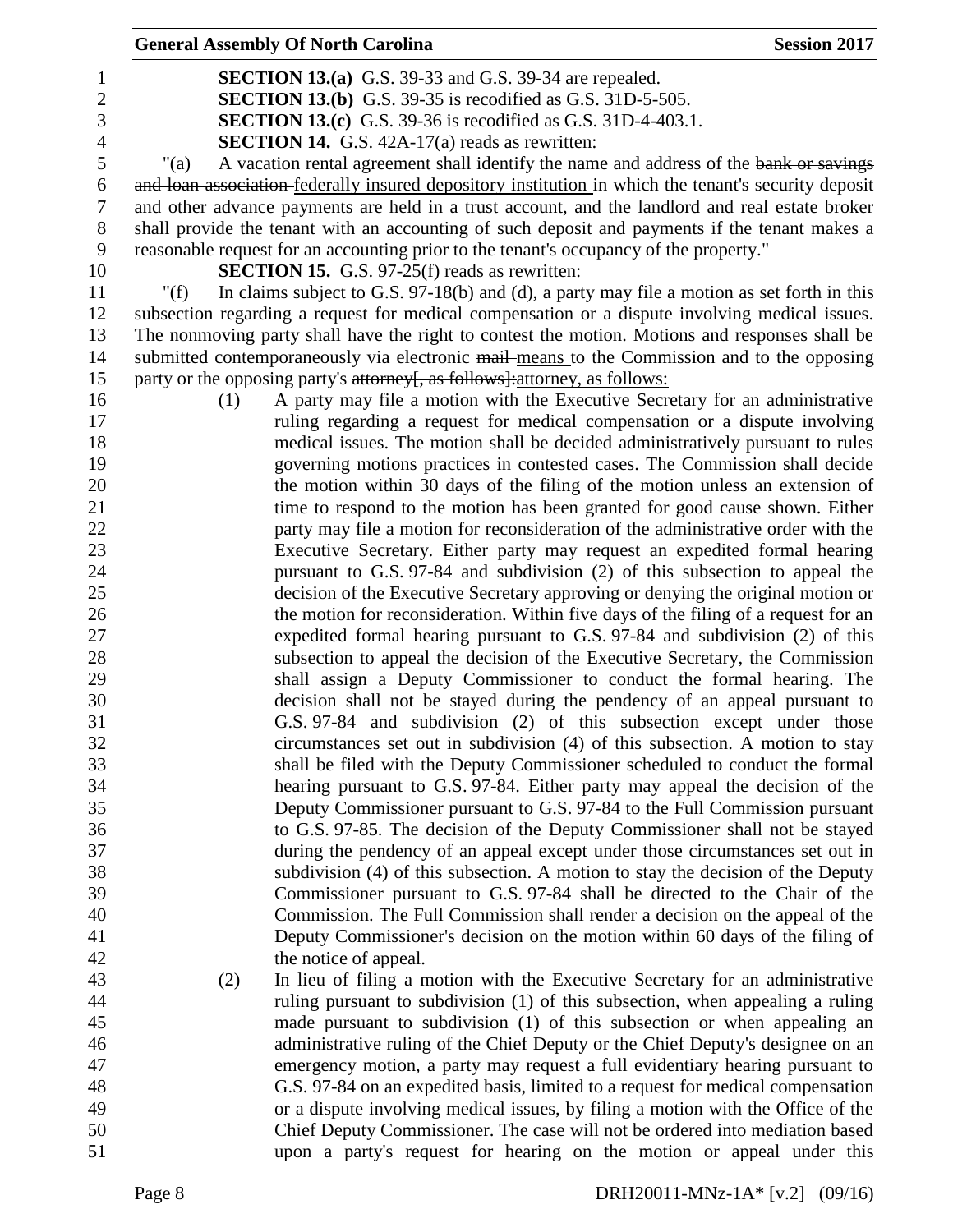subdivision, except upon the consent of the parties. The Commission shall set the date of the expedited hearing, which shall be held within 30 days of the filing of the motion or appeal and shall notify the parties of the time and place of the hearing on the motion or appeal. Upon request, the Commission may order expedited discovery. The record shall be closed within 60 days of the 6 filing of the motion, or in the case of an appeal pursuant to subdivisions (1) and (3) of this subsection, within 60 days of the filing of the appeal, unless the (3) of this subsection, within 60 days of the filing of the appeal, unless the parties agree otherwise or the Commission so orders. Transcripts of depositions shall be expedited if necessary and paid pursuant to rules promulgated by the Commission related to depositions and shall be submitted electronically to the Commission. The Commission shall decide the issue in dispute and make findings of fact based upon the preponderance of the evidence in view of the entire record. The award, together with a statement of the findings of fact, rulings of law, and other matters pertinent to the questions at issue shall be filed with the record of the proceedings within 15 days of the close of the hearing record, and a copy of the award shall immediately be sent to the parties. Either party may appeal the decision of the Deputy Commissioner pursuant to G.S. 97-84 to the Full Commission pursuant to G.S. 97-85. The decision of the Deputy Commissioner pursuant to G.S. 97-84 shall not be stayed during the pendency of an appeal except under those circumstances set out in subdivision (4) of this subsection. A motion to stay the decision of the Deputy Commissioner pursuant to G.S. 97-84 shall be directed to the Chair of the Commission. The Full Commission shall render a decision on the appeal of the Deputy Commissioner's decision on the motion within 60 days of the filing of 25 the notice of appeal. (3) An emergency medical motion filed by either party shall be filed with the Office of the Chief Deputy Commissioner. The Chief Deputy or Chief Deputy's designee shall rule on the motion within five days of receipt unless the Chief Deputy or Chief Deputy's designee determines that the motion is not an emergency, in which case the motion shall be referred to the Executive Secretary for an administrative ruling pursuant to subdivision (1) of this subsection. Motions requesting emergency medical relief shall contain all of the following: a. An explanation of the medical diagnosis and treatment recommendation of the health care provider that requires emergency attention. b. A specific statement detailing the time-sensitive nature of the request to include relevant dates and the potential for adverse consequences to the movant if the recommended relief is not provided emergently. c. An explanation of opinions known and in the possession of the movant of additional medical or other relevant experts, independent medical examiners, and second opinion examiners. d. Documentation known and in the possession of the movant in support of the request, including relevant medical records. e. A representation that informal means of resolving the issue have been attempted. Either party may appeal the decision of the Chief Deputy or the Chief Deputy's designee on the emergency motion by requesting an expedited formal hearing pursuant to G.S. 97-84 and subdivision (2) of this subsection to appeal the administrative decision of the Chief Deputy or the Chief Deputy's designee on the emergency motion. Within five days of the filing of a request for an expedited formal hearing pursuant to G.S. 97-84 and subdivision (2) of this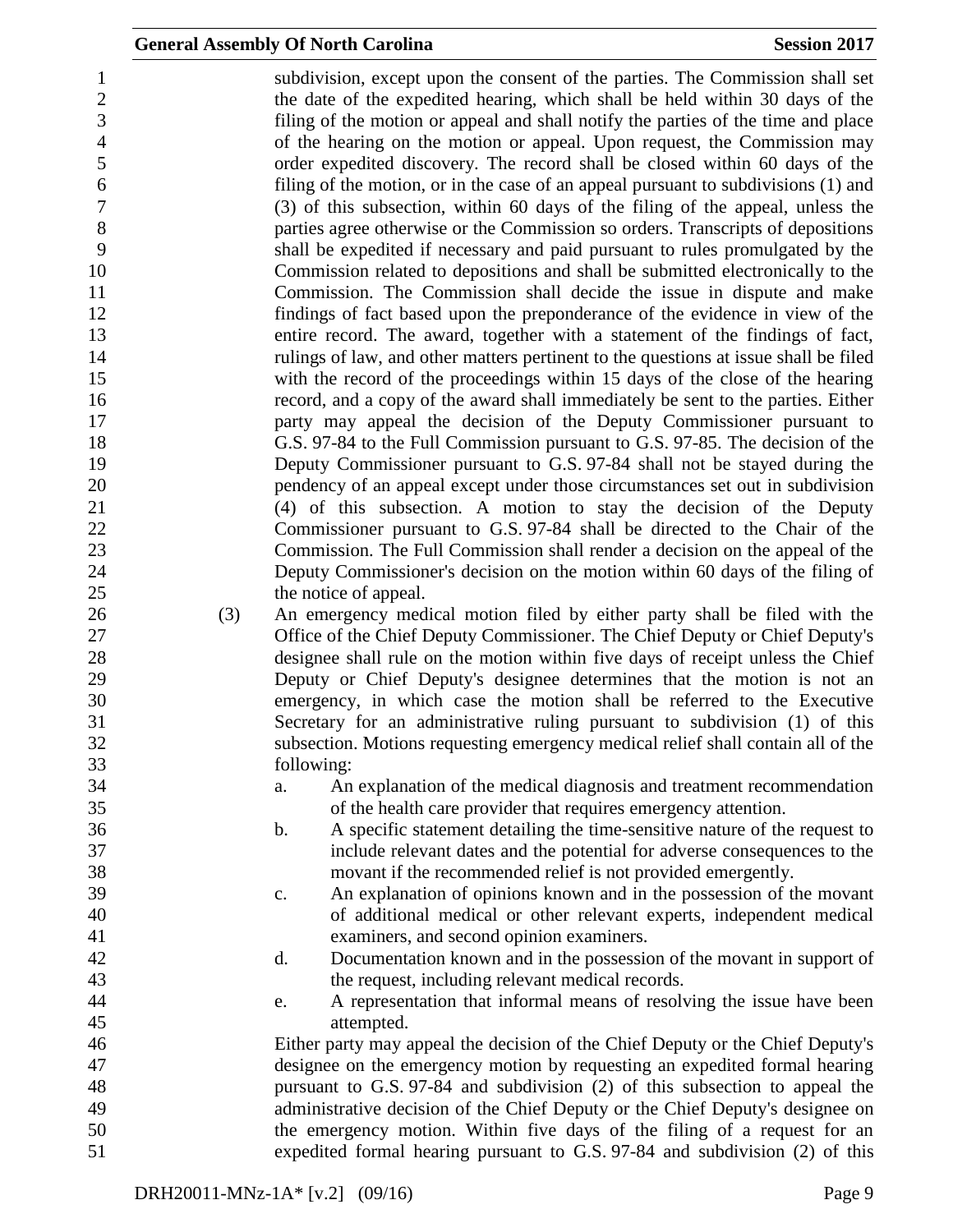|                   | <b>General Assembly Of North Carolina</b>                                                                                                                                                                                                                                                                                                                                                                                                                                                                                                                                                                                                                                                                                                                                                    | <b>Session 2017</b> |
|-------------------|----------------------------------------------------------------------------------------------------------------------------------------------------------------------------------------------------------------------------------------------------------------------------------------------------------------------------------------------------------------------------------------------------------------------------------------------------------------------------------------------------------------------------------------------------------------------------------------------------------------------------------------------------------------------------------------------------------------------------------------------------------------------------------------------|---------------------|
|                   | subsection, the Commission shall assign a Deputy Commissioner to conduct the<br>formal hearing. The decision of the Chief Deputy or the Chief Deputy's<br>designee shall not be stayed during the pendency of an appeal of the<br>administrative decision except under those circumstances set out in subdivision<br>(4) of this subsection. Any motion to stay shall be filed with the Deputy<br>Commissioner scheduled to conduct the expedited formal hearing pursuant to<br>G.S. 97-84 and subdivision (2) of this subsection. Either party may appeal the<br>decision of the Deputy Commissioner pursuant to G.S. 97-84 to the Full<br>Commission pursuant to G.S. 97-85. If so, the decision of the Deputy<br>Commissioner shall not be stayed during the pendency of an appeal except |                     |
|                   | under those circumstances set out in subdivision (4) of this subsection. Any<br>motion to stay the decision of the Deputy Commissioner pursuant to G.S. 97-84<br>shall be directed to the Chair of the Commission. The Full Commission shall<br>render a decision on the appeal of the Deputy Commissioner's decision on the                                                                                                                                                                                                                                                                                                                                                                                                                                                                 |                     |
|                   | motion within 60 days of the filing of the notice of appeal.                                                                                                                                                                                                                                                                                                                                                                                                                                                                                                                                                                                                                                                                                                                                 |                     |
| (4)               | The Commission shall consider, among other factors, all of the following when                                                                                                                                                                                                                                                                                                                                                                                                                                                                                                                                                                                                                                                                                                                |                     |
|                   | determining whether to grant a motion to stay filed pursuant to this subsection:                                                                                                                                                                                                                                                                                                                                                                                                                                                                                                                                                                                                                                                                                                             |                     |
|                   | Whether there would be immediate and irreparable injury, harm, loss, or<br>a.                                                                                                                                                                                                                                                                                                                                                                                                                                                                                                                                                                                                                                                                                                                |                     |
|                   | damage to either party.                                                                                                                                                                                                                                                                                                                                                                                                                                                                                                                                                                                                                                                                                                                                                                      |                     |
|                   | The nature and cost of the medical relief sought.<br>$\mathbf b$ .                                                                                                                                                                                                                                                                                                                                                                                                                                                                                                                                                                                                                                                                                                                           |                     |
|                   | The risk for further injury or disability to the employee inherent in the<br>c.                                                                                                                                                                                                                                                                                                                                                                                                                                                                                                                                                                                                                                                                                                              |                     |
|                   | treatment or its delay.                                                                                                                                                                                                                                                                                                                                                                                                                                                                                                                                                                                                                                                                                                                                                                      |                     |
|                   | Whether it has been recommended by an authorized physician.<br>d.                                                                                                                                                                                                                                                                                                                                                                                                                                                                                                                                                                                                                                                                                                                            |                     |
|                   | Whether alternative therapeutic modalities are available and reasonable.<br>e.                                                                                                                                                                                                                                                                                                                                                                                                                                                                                                                                                                                                                                                                                                               |                     |
| (5)               | If the Commission determines that any party has acted unreasonably by                                                                                                                                                                                                                                                                                                                                                                                                                                                                                                                                                                                                                                                                                                                        |                     |
|                   | initiating or objecting to a motion filed pursuant to this section, the Commission<br>may assess costs associated with any proceeding, including any reasonable                                                                                                                                                                                                                                                                                                                                                                                                                                                                                                                                                                                                                              |                     |
|                   | attorneys' fees and deposition costs, against the offending party."                                                                                                                                                                                                                                                                                                                                                                                                                                                                                                                                                                                                                                                                                                                          |                     |
|                   | <b>SECTION 16.</b> The catch line of G.S. 108A-70.21 reads as rewritten:                                                                                                                                                                                                                                                                                                                                                                                                                                                                                                                                                                                                                                                                                                                     |                     |
| " $$108A-70.21$ . | Program eligibility; benefits; enrollment fee and other cost-sharing;                                                                                                                                                                                                                                                                                                                                                                                                                                                                                                                                                                                                                                                                                                                        |                     |
|                   | coverage from private plans; purchase of extended coverage.plans."                                                                                                                                                                                                                                                                                                                                                                                                                                                                                                                                                                                                                                                                                                                           |                     |
|                   | <b>SECTION 17.</b> G.S. 115C-112.6(b1) $(2)$ d. reads as rewritten:                                                                                                                                                                                                                                                                                                                                                                                                                                                                                                                                                                                                                                                                                                                          |                     |
|                   | Carryforward of funds for reimbursements. - Any unexpended<br>"d.                                                                                                                                                                                                                                                                                                                                                                                                                                                                                                                                                                                                                                                                                                                            |                     |
|                   | scholarship funds at the end of each fiscal year shall revert to the                                                                                                                                                                                                                                                                                                                                                                                                                                                                                                                                                                                                                                                                                                                         |                     |
|                   | General Fund, except that the Authority may carry forward for the next                                                                                                                                                                                                                                                                                                                                                                                                                                                                                                                                                                                                                                                                                                                       |                     |
|                   | fiscal year an amount necessary to ensure that any outstanding,                                                                                                                                                                                                                                                                                                                                                                                                                                                                                                                                                                                                                                                                                                                              |                     |
|                   | allowable reimbursements can be disbursed in accordance with this                                                                                                                                                                                                                                                                                                                                                                                                                                                                                                                                                                                                                                                                                                                            |                     |
|                   | section. Any funds carried forward for the purpose of meeting                                                                                                                                                                                                                                                                                                                                                                                                                                                                                                                                                                                                                                                                                                                                |                     |
|                   | anticipated reimbursement obligations from the prior fiscal year that are                                                                                                                                                                                                                                                                                                                                                                                                                                                                                                                                                                                                                                                                                                                    |                     |
|                   | not expended shall not be used to award additional scholarships to                                                                                                                                                                                                                                                                                                                                                                                                                                                                                                                                                                                                                                                                                                                           |                     |
|                   | eligible students but shall revert to the General Fund at the end of the                                                                                                                                                                                                                                                                                                                                                                                                                                                                                                                                                                                                                                                                                                                     |                     |
|                   | that fiscal year."                                                                                                                                                                                                                                                                                                                                                                                                                                                                                                                                                                                                                                                                                                                                                                           |                     |
|                   | <b>SECTION 18.</b> G.S. 120-4.16(b) reads as rewritten:                                                                                                                                                                                                                                                                                                                                                                                                                                                                                                                                                                                                                                                                                                                                      |                     |
| " $(b)$           | Purchase of Service Credits Through Rollover Contributions From Certain Other Plans.<br>- Notwithstanding any other provision of this Article, and without regard to any limitations on                                                                                                                                                                                                                                                                                                                                                                                                                                                                                                                                                                                                      |                     |
|                   | contributions otherwise set forth in this Article, a member, who is eligible to restore or purchase                                                                                                                                                                                                                                                                                                                                                                                                                                                                                                                                                                                                                                                                                          |                     |
|                   | membership or creditable service pursuant to the provisions of this Article, may purchase such                                                                                                                                                                                                                                                                                                                                                                                                                                                                                                                                                                                                                                                                                               |                     |
|                   | service credits through rollover contributions to the Annuity Savings Fund from (i) an annuity                                                                                                                                                                                                                                                                                                                                                                                                                                                                                                                                                                                                                                                                                               |                     |
|                   | contract described in Section 403(b) of the Internal Revenue Code, (ii) an eligible plan under                                                                                                                                                                                                                                                                                                                                                                                                                                                                                                                                                                                                                                                                                               |                     |
|                   | Section 457(b) of the Internal Revenue Code which is maintained by a state, political subdivision                                                                                                                                                                                                                                                                                                                                                                                                                                                                                                                                                                                                                                                                                            |                     |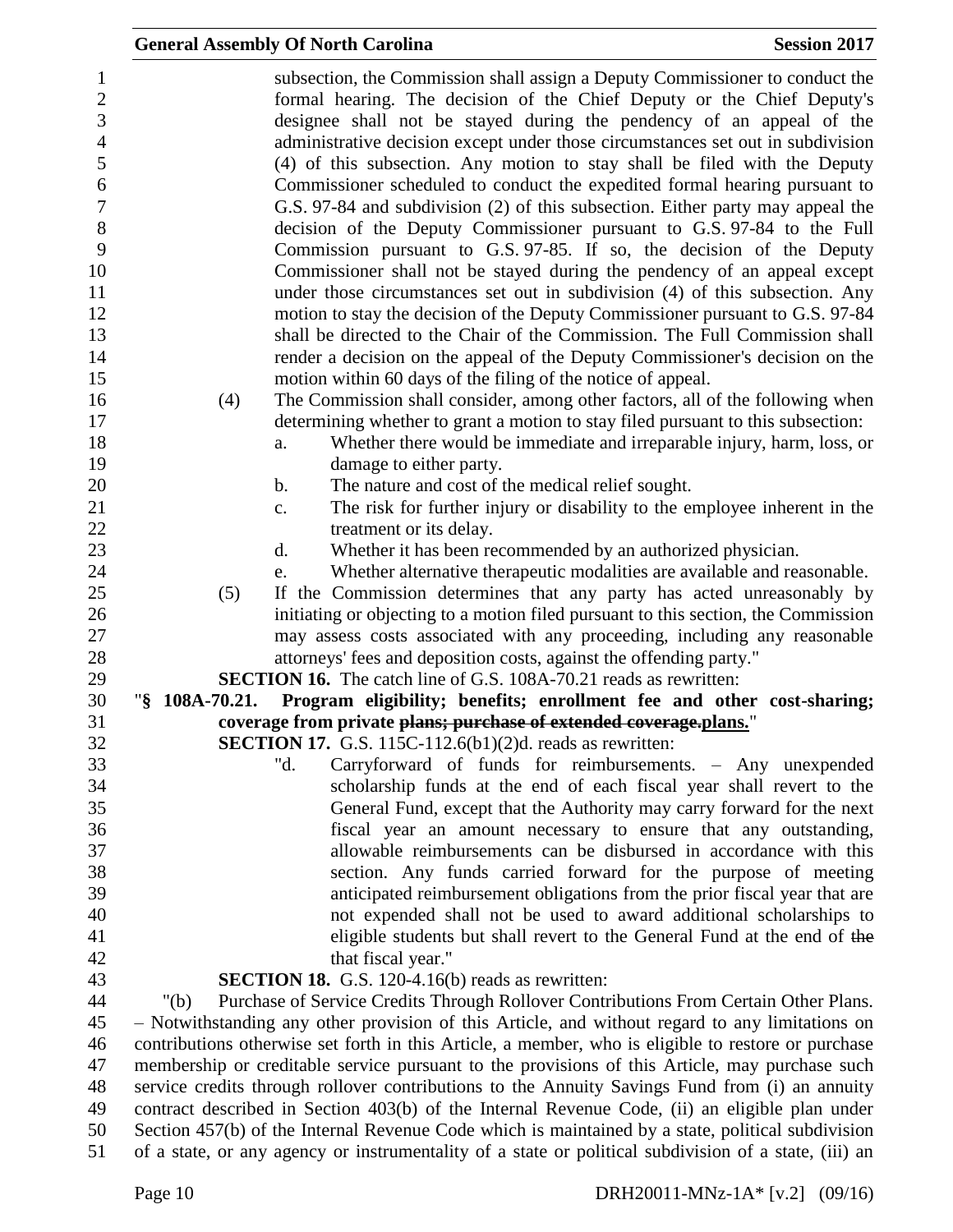individual retirement account or annuity described in Section 408(a) or 408(b) of the Internal Revenue Code that is eligible to be rolled over and would otherwise be includible in gross income, or (iv) a qualified plan described in Section 401(a) or 403(a) of the Internal Revenue Code. Notwithstanding the foregoing, the Retirement System shall not accept any amount as a rollover contribution unless such amount is eligible to be rolled over to a qualified trust in accordance with applicable law and the member provides evidence satisfactory to the Retirement System that such amount qualifies for rollover treatment. Unless received by the Retirement System in the form of a direct rollover, the rollover contribution must be paid to the Retirement System on or before the 60th day after the date it was received by the member.

 (b1) Purchase of Service Credits Through Plan-to-Plan Transfers. – Notwithstanding any other provision of this Article, and without regard to any limitations on contributions otherwise set forth in this Article, a member, who is eligible to restore or purchase membership or creditable service pursuant to the provisions of this Article, may purchase such service credits through a direct transfer to the Annuity Savings Fund of funds from (i) an annuity contract described in Section 403(b) of the Internal Revenue Code or (ii) an eligible plan under Section 457(b) of the Code which is maintained by a state, political subdivision of a state, or any agency or instrumentality of a state or political subdivision of a state."

- 
- 

**SECTION 19.** G.S. 120-57 is repealed.

**SECTION 20.** G.S. 136-41.2(c) reads as rewritten:

 "(c) No municipality shall be eligible to receive funds under G.S. 136-41.1 unless it has formally adopted a budget ordinance in substantial compliance with G.S. 160-410.3, G.S. 159-8 and G.S. 159-13, showing revenue received from all sources, and showing that funds have been appropriated for at least two of the following municipal services if the municipality was incorporated with an effective date prior to January 1, 2000, water distribution; sewage collection or disposal; garbage and refuse collection or disposal; fire protection; police protection; street maintenance, construction, or right-of-way acquisition; or street lighting, or at least four of the following municipal services if the municipality was incorporated with an effective date of on or after January 1, 2000: (i) police protection; (ii) fire protection; (iii) solid waste collection or disposal; (iv) water distribution; (v) street maintenance; (vi) street construction or right-of-way acquisition; (vii) street lighting; and (viii) zoning."

**SECTION 21.** G.S. 143-215.31(a1) reads as rewritten:

 "(a1) The owner of a dam classified by the Department as a high-hazard dam or an intermediate-hazard dam shall develop an Emergency Action Plan for the dam as provided in this 34 subsection; subsection:

 (1) The owner of the dam shall submit a proposed Emergency Action Plan for the dam within 90 days after the dam is classified as a high-hazard dam or an intermediate-hazard dam to the Department and the Department of Public Safety for their review and approval. The Department and the Department of Public Safety shall approve the Emergency Action Plan if they determine that it complies with the requirements of this subsection and will protect public health, safety, and welfare; the environment; and natural resources. (2) The Emergency Action Plan shall include, at a minimum, all of the following: a. A description of potential emergency conditions that could occur at the dam, including security risks. b. A description of actions to be taken in response to an emergency condition at the dam. c. Emergency notification procedures to aid in warning and evacuations during an emergency condition at the dam. d. A downstream inundation map depicting areas affected by a dam failure and sudden release of the impoundment. A downstream inundation map prepared pursuant to this section does not require preparation by a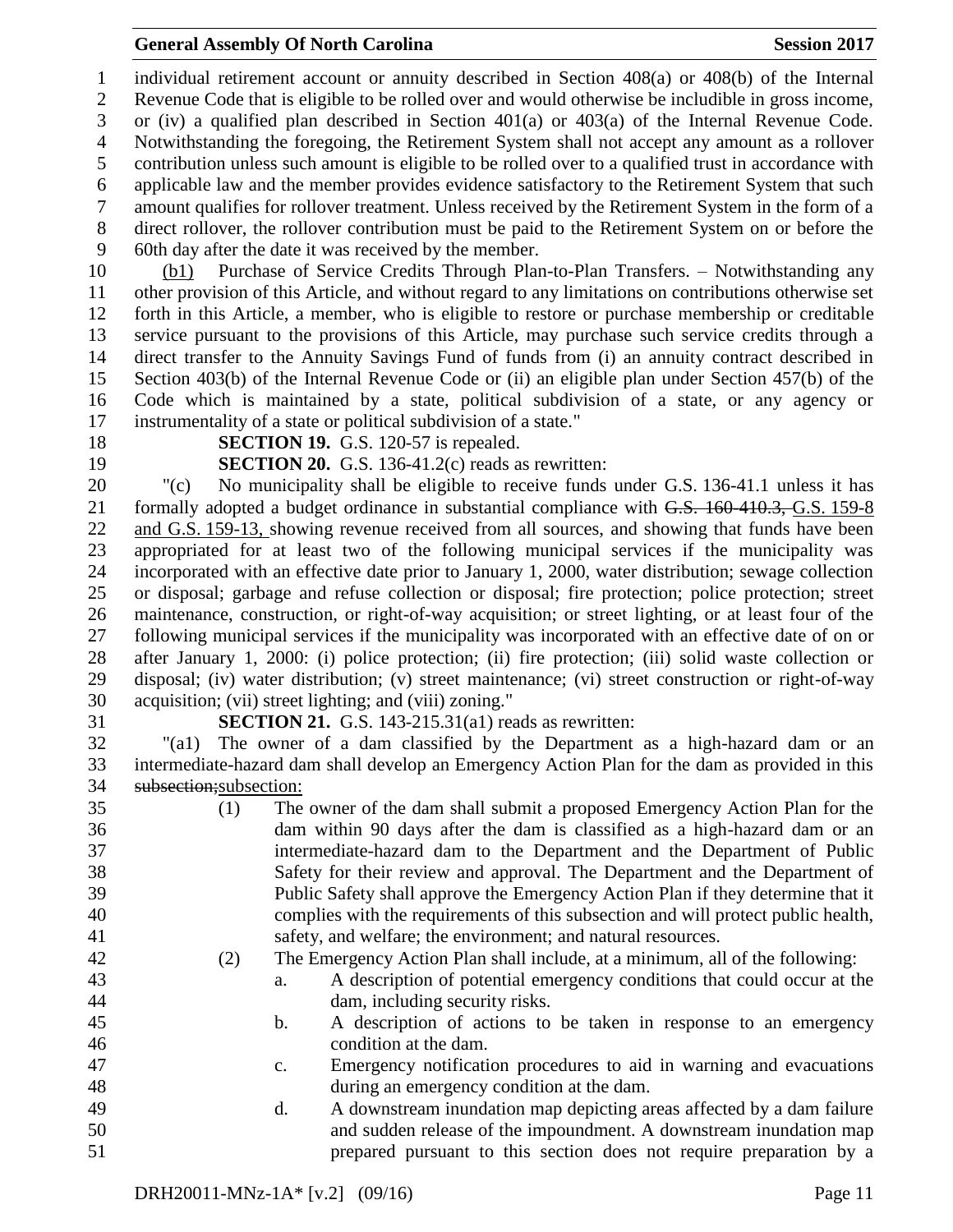|          |               | <b>General Assembly Of North Carolina</b>                                                           | <b>Session 2017</b> |
|----------|---------------|-----------------------------------------------------------------------------------------------------|---------------------|
|          |               | licensed professional engineer or a person under the responsible charge                             |                     |
|          |               | of a licensed professional engineer unless the dam is associated with a                             |                     |
|          |               | coal combustion residuals surface impoundment, as defined by                                        |                     |
|          |               | G.S. 130A-309.201.                                                                                  |                     |
| (3)      |               | The owner of the dam shall update the Emergency Action Plan annually and                            |                     |
|          |               | shall submit it to the Department and the Department of Public Safety for their                     |                     |
|          |               | review and approval within one year of the prior approval.                                          |                     |
| (4)      |               | The Department shall provide a copy of the Emergency Action Plan to the                             |                     |
|          |               | regional offices of the Department that might respond to an emergency                               |                     |
|          |               | condition at the dam.                                                                               |                     |
| (5)      |               | The Department of Public Safety shall provide a copy of the Emergency Action                        |                     |
|          |               | Plan to all local emergency management agencies that might respond to an                            |                     |
|          |               | emergency condition at the dam.                                                                     |                     |
| (6)      |               | Information included in an Emergency Action Plan that constitutes sensitive                         |                     |
|          |               | public security information, as provided in G.S. 132-1.7, shall be maintained as                    |                     |
|          |               | confidential information and shall not be subject to disclosure under the Public                    |                     |
|          |               | Records Act. For purposes of this section, "sensitive public security                               |                     |
|          |               | information" shall include Critical Energy Infrastructure Information protected                     |                     |
|          |               | from disclosure under rules adopted by the Federal Energy Regulatory                                |                     |
|          |               | Commission in 18 C.F.R. § 333.112.18 C.F.R. § 388.112."                                             |                     |
|          |               | <b>SECTION 22.</b> G.S. 143-341.2(b)(3) reads as rewritten:                                         |                     |
| "(3)     |               | Auditor may audit submissions. - The State Auditor may audit submissions                            |                     |
|          |               | made to the Department of Administration pursuant to subdivision (1) of this                        |                     |
|          |               | subsection and may recover any costs incurred in preforming-performing such                         |                     |
|          |               | an audit from the State Land Fund, in accordance with G.S. 146-72."                                 |                     |
|          |               | SECTION 23. G.S. 143B-168.5 reads as rewritten:                                                     |                     |
|          |               | "§ 143B-168.5. Child Care – special unit.                                                           |                     |
|          |               | There is established within the Department of Health and Human Services-Services, Division          |                     |
|          |               | of Child Development and Early Education, a special unit to deal primarily with violations          |                     |
|          |               | involving child abuse and neglect in child care arrangements. The Child Care Commission shall       |                     |
|          |               | make rules for the investigation of reports of child abuse or neglect and for administrative action |                     |
|          |               | when child abuse or neglect is substantiated, pursuant to G.S. $110-88(6a)$ , $110-105$ , and       |                     |
|          |               | 110-105.2, 110-105.3, 110-105.4, 110-105.5, and 110-105.6."                                         |                     |
|          |               | <b>SECTION 24.</b> G.S. 143B-394.15 $(c)$ reads as rewritten:                                       |                     |
| $"({c})$ |               | Membership. – The Commission shall consist of $39-38$ members, who reflect the                      |                     |
|          |               | geographic and cultural regions of the State, as follows:                                           |                     |
|          |               |                                                                                                     |                     |
| (4)      |               | The following persons or their designees, ex officio:                                               |                     |
|          | a.            | The Governor.                                                                                       |                     |
|          | $\mathbf b$ . | The Lieutenant Governor.                                                                            |                     |
|          | c.            | The Attorney General.                                                                               |                     |
|          | d.            | The Secretary of the Department of Administration.                                                  |                     |
|          | $e_{\cdot}$   | The Secretary of the Department of Public Safety.                                                   |                     |
|          | f.            | The Superintendent of Public Instruction.                                                           |                     |
|          | g.            | The Secretary of Public Safety.                                                                     |                     |
|          | h.            | The Secretary of the Department of Health and Human Services.                                       |                     |
|          | i.            | The Director of the Office of State Human Resources.                                                |                     |
|          | j.            | The Chair of the North Carolina Council for Women.                                                  |                     |
|          | k.            | The Dean of the School of Government at the University of North                                     |                     |
|          |               | Carolina at Chapel Hill.                                                                            |                     |
|          | 1.            | The Chairman of the Governor's Crime Commission."                                                   |                     |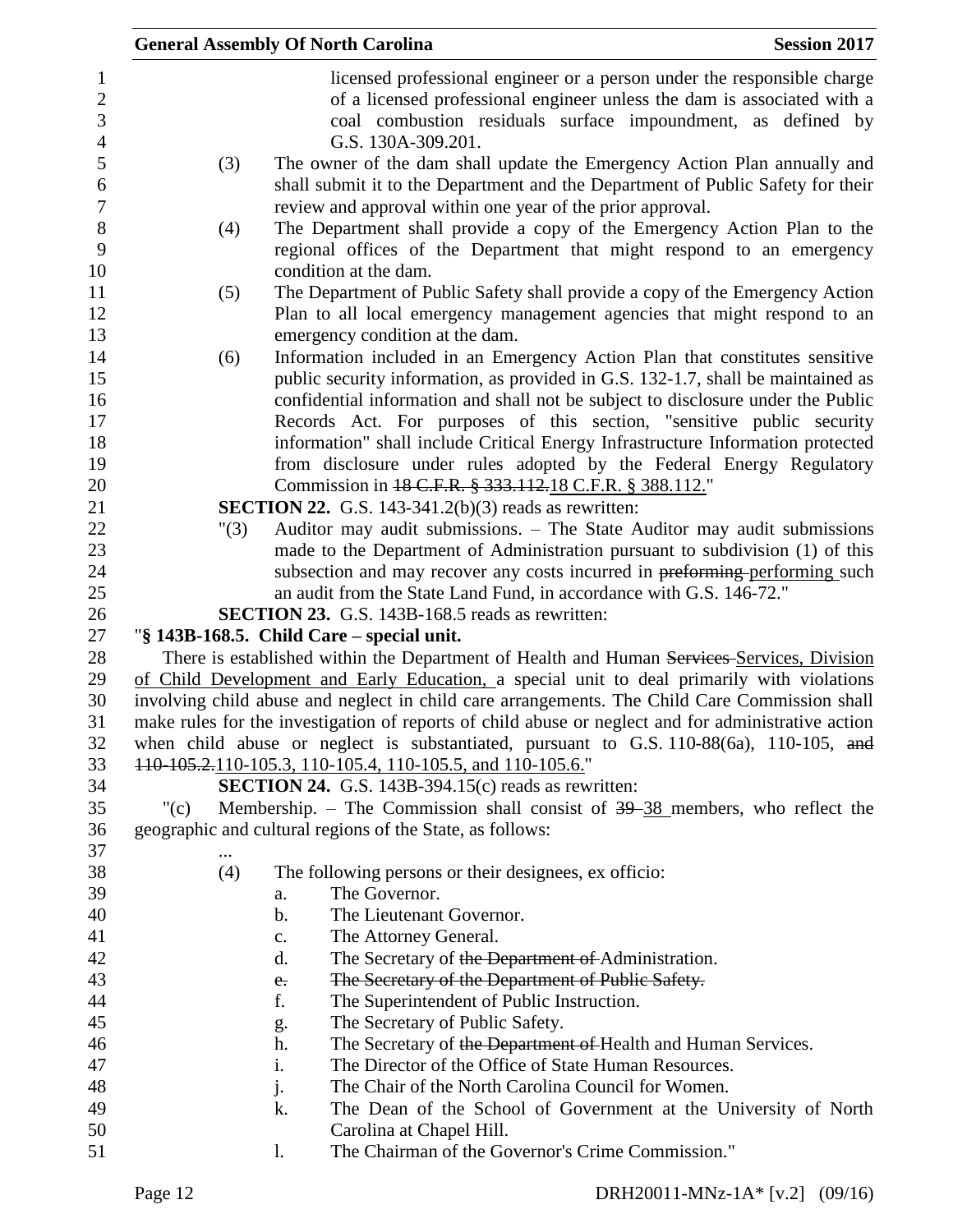| $\mathbf{1}$   | <b>SECTION 25.</b> G.S. 143B-931(b) reads as rewritten:                                                 |
|----------------|---------------------------------------------------------------------------------------------------------|
| $\overline{c}$ | The Department of Public Safety may provide a criminal history record check to the<br>" $(b)$           |
| 3              | board of directors of a regional school of a person who is employed at a regional school or of a        |
| $\overline{4}$ | person who has applied for employment at a regional school if the employee or applicant consents        |
| 5              | to the record check. The Department may also provide a criminal history record check of school          |
| 6              | personnel as defined in G.S. 115C-238.56N-G.S. 115C-238.73 by fingerprint card to the board of          |
| $\tau$         | directors of the regional school from the National Repositories of Criminal Histories, in               |
| $8\,$          | accordance with G.S. 115C-238.56N. G.S. 115C-238.73. The information shall be kept                      |
| 9              | confidential by the board of directors of the regional school as provided in G.S.                       |
| 10             | 115C-238.56N.G.S. 115C-238.73."                                                                         |
| 11             | <b>SECTION 26.</b> G.S. 143C-6-4(b) reads as rewritten:                                                 |
| 12             | Budget Adjustments. – Notwithstanding the provisions of G.S. 143C-6-1, a State<br>" $(b)$               |
| 13             | agency may, with approval of the Director of the Budget, spend more than was appropriated in the        |
| 14             | certified budget by adjusting the authorized budget for all of the following:                           |
| 15             | Line items within programs. $-$ An object or line item within a purpose or<br>(1)                       |
| 16             | program so long as the total amount expended for the purpose or program is no                           |
| 17             | more than was authorized in the certified budget for the purpose or program.                            |
| 18             | Responses to extraordinary events. $-$ A purpose or program if the<br>(2)                               |
| 19             | overexpenditure of the purpose or program is:                                                           |
| 20             | Required by a court or Industrial Commission order;<br>a.                                               |
| 21             | Authorized under G.S. 166A 19.40(a) G.S. 166A-19.40(a)(1) and (c) of<br>$\mathbf b$ .                   |
| 22             | the North Carolina Emergency Management Act; or                                                         |
| 23             | Required to call out the North Carolina National Guard.<br>$C_{\bullet}$                                |
| 24             | Responses to unforeseen circumstances. $- A$ purpose or program not subject to<br>(3)                   |
| 25             | the provisions of subdivision $(b)(2)$ of this subsection, if each of the following                     |
| 26             | conditions is satisfied:                                                                                |
| 27             | The overexpenditure is required to continue the purpose or programs<br>a.                               |
| 28             | due to complications or changes in circumstances that could not have                                    |
| 29             | been foreseen when the budget for the fiscal period was enacted.                                        |
| 30             | The scope of the purpose or program is not increased.<br>b.                                             |
| 31             | The overexpenditure is authorized on a one-time nonrecurring basis for<br>$\mathbf{c}$ .                |
| 32             | one year only, unless the overexpenditure is the result of (i) salary                                   |
| 33             | adjustments authorized by law or (ii) the establishment of time-limited                                 |
| 34             | positions funded with agency receipts."                                                                 |
| 35             | <b>SECTION 27.</b> G.S. 146-9(b) reads as rewritten:                                                    |
| 36             | Notwithstanding subsection (a) of this section, or any other provision of law, prior to<br>" $(b)$      |
| 37             | expiration of a lease of mineral deposits in State lands, the Department of Administration or other     |
| 38             | entity designated by the Department shall solicit competitive bids for lease of such mineral            |
| 39             | deposits, which shall include a process for upset bids as described in this subsection. An upset bid    |
| 40             | is an increased or raised bid whereby a person offers to lease such mineral rights for an amount        |
| 41             | exceeding the highest bid received in response to the initial solicitation for competitive bids, or the |
| 42             | last upset bid, as applicable, by a minimum of five percent (5%). The process shall provide that the    |
| 43             | Department or other designated entity that issued the solicitation for competitive bids shall issue a   |
| 44             | notice of high bid to the person submitting the highest bid in response to the initial solicitation for |
| 45             | competitive bids, or the person submitting the last upset bid, as applicable, and any other bidders     |
| 46             | that have submitted a bid in an amount seventy-five percent (75%) or more of the highest bid            |
| 47             | received in response to the initial solicitation for competitive bids, or the last upset bid, as        |
| 48             | applicable, of the highest bid received at that point within 10 days of the closure of the bidding      |
| 49             | period, as provided in the solicitation for competitive bids, through notice delivered by any means     |
| 50             | authorized under G.S. 1A-1, Rule 4. Thereafter, an upset bid may be made by delivering to the           |
| 51             | Department or other designated entity, subject to all of the following requirements and conditions:     |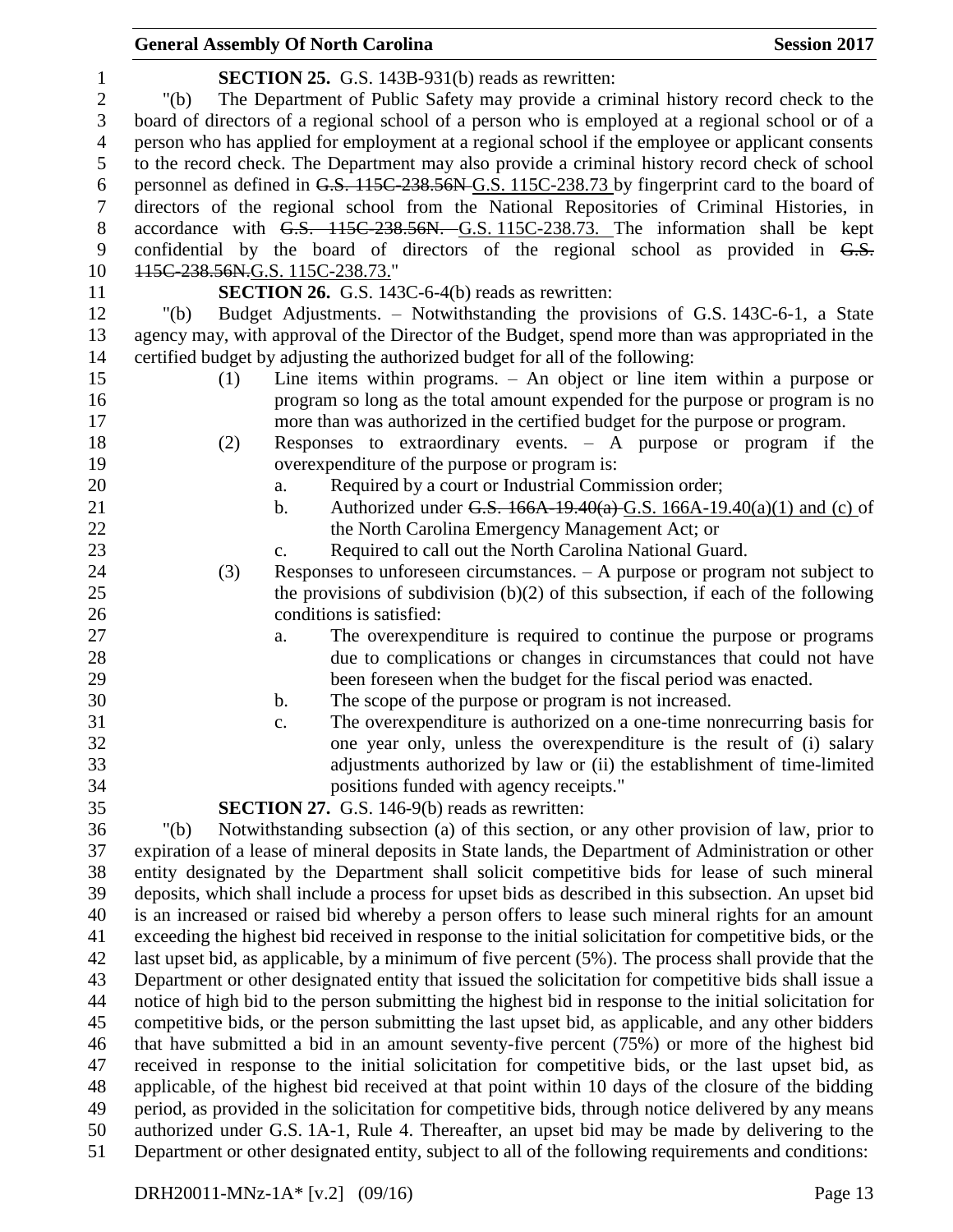|                                                                                    |             |      | <b>General Assembly Of North Carolina</b>                                                                                                                                                                                                                                                                                                                                                                                                               | <b>Session 2017</b> |
|------------------------------------------------------------------------------------|-------------|------|---------------------------------------------------------------------------------------------------------------------------------------------------------------------------------------------------------------------------------------------------------------------------------------------------------------------------------------------------------------------------------------------------------------------------------------------------------|---------------------|
| 1<br>$\sqrt{2}$<br>3<br>$\overline{4}$<br>5<br>6<br>$\boldsymbol{7}$<br>$8\,$<br>9 |             | (4)  | When an upset bid is made as provided in this subsection, the Department or<br>other designated entity shall notify to the highest prior bidder, and any other<br>bidders that have submitted a bid in an amount seventy-five percent (75%) or<br>more of the current high bid received in response to the initial solicitation for<br>competitive bids, or the last upset bid, as applicable.<br><b>SECTION 28.</b> G.S. 147-12(a) reads as rewritten: |                     |
|                                                                                    | " $(a)$     |      | In addition to the powers and duties prescribed by the Constitution, the Governor has                                                                                                                                                                                                                                                                                                                                                                   |                     |
| 10<br>11<br>12<br>13<br>14                                                         |             | (1)  | the powers and duties prescribed in this and the following sections:<br>To supervise the official conduct of all executive and ministerial officers; and<br>when the Governor deems it advisable to visit all State institutions for the<br>purpose of inquiring into the management and needs of the same.                                                                                                                                             |                     |
| 15<br>16<br>17                                                                     |             | (12) | To name and locate State government buildings, monuments, memorials, and<br>improvements, as provided by G.S. 143B-373(1).G.S. 143B-373(a)(1).                                                                                                                                                                                                                                                                                                          |                     |
| 18                                                                                 |             |      | <b>SECTION 29.</b> G.S. 153A-340(h) reads as rewritten:                                                                                                                                                                                                                                                                                                                                                                                                 |                     |
| 19                                                                                 | " $(h)$     |      | As provided in this subsection, counties may adopt temporary moratoria on any county                                                                                                                                                                                                                                                                                                                                                                    |                     |
| 20                                                                                 |             |      | development approval required by law. county development approval required by law, except for                                                                                                                                                                                                                                                                                                                                                           |                     |
|                                                                                    |             |      | the purpose of developing and adopting new or amended plans or ordinances as to residential uses.                                                                                                                                                                                                                                                                                                                                                       |                     |
| 22                                                                                 |             |      | The duration of any moratorium shall be reasonable in light of the specific conditions that warrant                                                                                                                                                                                                                                                                                                                                                     |                     |
| 23                                                                                 |             |      | imposition of the moratorium and may not exceed the period of time necessary to correct, modify,                                                                                                                                                                                                                                                                                                                                                        |                     |
| 24                                                                                 |             |      | or resolve such conditions. Except in cases of imminent and substantial threat to public health or                                                                                                                                                                                                                                                                                                                                                      |                     |
| 25                                                                                 |             |      | safety, before adopting an ordinance imposing a development moratorium with a duration of 60                                                                                                                                                                                                                                                                                                                                                            |                     |
| 26                                                                                 |             |      | days or any shorter period, the board of commissioners shall hold a public hearing and shall                                                                                                                                                                                                                                                                                                                                                            |                     |
| 27                                                                                 |             |      | publish a notice of the hearing in a newspaper having general circulation in the area not less than                                                                                                                                                                                                                                                                                                                                                     |                     |
| 28<br>29                                                                           |             |      | seven days before the date set for the hearing. A development moratorium with a duration of 61                                                                                                                                                                                                                                                                                                                                                          |                     |
|                                                                                    |             |      | days or longer, and any extension of a moratorium so that the total duration is 61 days or longer, is<br>subject to the notice and hearing requirements of G.S. 153A-323. Absent an imminent threat to                                                                                                                                                                                                                                                  |                     |
|                                                                                    |             |      | public health or safety, a development moratorium adopted pursuant to this section shall not apply                                                                                                                                                                                                                                                                                                                                                      |                     |
|                                                                                    |             |      | to any project for which a valid building permit issued pursuant to G.S. 153A-357 is outstanding,                                                                                                                                                                                                                                                                                                                                                       |                     |
|                                                                                    |             |      | to any project for which a conditional use permit application or special use permit application has                                                                                                                                                                                                                                                                                                                                                     |                     |
|                                                                                    |             |      | been accepted, to development set forth in a site-specific or phased development plan approved                                                                                                                                                                                                                                                                                                                                                          |                     |
|                                                                                    |             |      | pursuant to G.S. 153A-344.1, to development for which substantial expenditures have already                                                                                                                                                                                                                                                                                                                                                             |                     |
|                                                                                    |             |      | been made in good faith reliance on a prior valid administrative or quasi-judicial permit or                                                                                                                                                                                                                                                                                                                                                            |                     |
|                                                                                    |             |      | approval, or to preliminary or final subdivision plats that have been accepted for review by the                                                                                                                                                                                                                                                                                                                                                        |                     |
|                                                                                    |             |      | county prior to the call for public hearing to adopt the moratorium. Any preliminary subdivision                                                                                                                                                                                                                                                                                                                                                        |                     |
|                                                                                    |             |      | plat accepted for review by the county prior to the call for public hearing, if subsequently                                                                                                                                                                                                                                                                                                                                                            |                     |
|                                                                                    |             |      | approved, shall be allowed to proceed to final plat approval without being subject to the                                                                                                                                                                                                                                                                                                                                                               |                     |
|                                                                                    | moratorium. |      |                                                                                                                                                                                                                                                                                                                                                                                                                                                         |                     |
|                                                                                    |             |      | Any ordinance establishing a development moratorium must expressly include at the time of                                                                                                                                                                                                                                                                                                                                                               |                     |
|                                                                                    |             |      | adoption each of the following:                                                                                                                                                                                                                                                                                                                                                                                                                         |                     |
|                                                                                    |             | (1)  | A clear statement of the problems or conditions necessitating the moratorium                                                                                                                                                                                                                                                                                                                                                                            |                     |
|                                                                                    |             |      | and what courses of action, alternative to a moratorium, were considered by the                                                                                                                                                                                                                                                                                                                                                                         |                     |
|                                                                                    |             |      | county and why those alternative courses of action were not deemed adequate.<br>A clear statement of the development approvals subject to the moratorium and                                                                                                                                                                                                                                                                                            |                     |
|                                                                                    |             | (2)  | how a moratorium on those approvals will address the problems or conditions                                                                                                                                                                                                                                                                                                                                                                             |                     |
|                                                                                    |             |      | leading to imposition of the moratorium.                                                                                                                                                                                                                                                                                                                                                                                                                |                     |
|                                                                                    |             |      |                                                                                                                                                                                                                                                                                                                                                                                                                                                         |                     |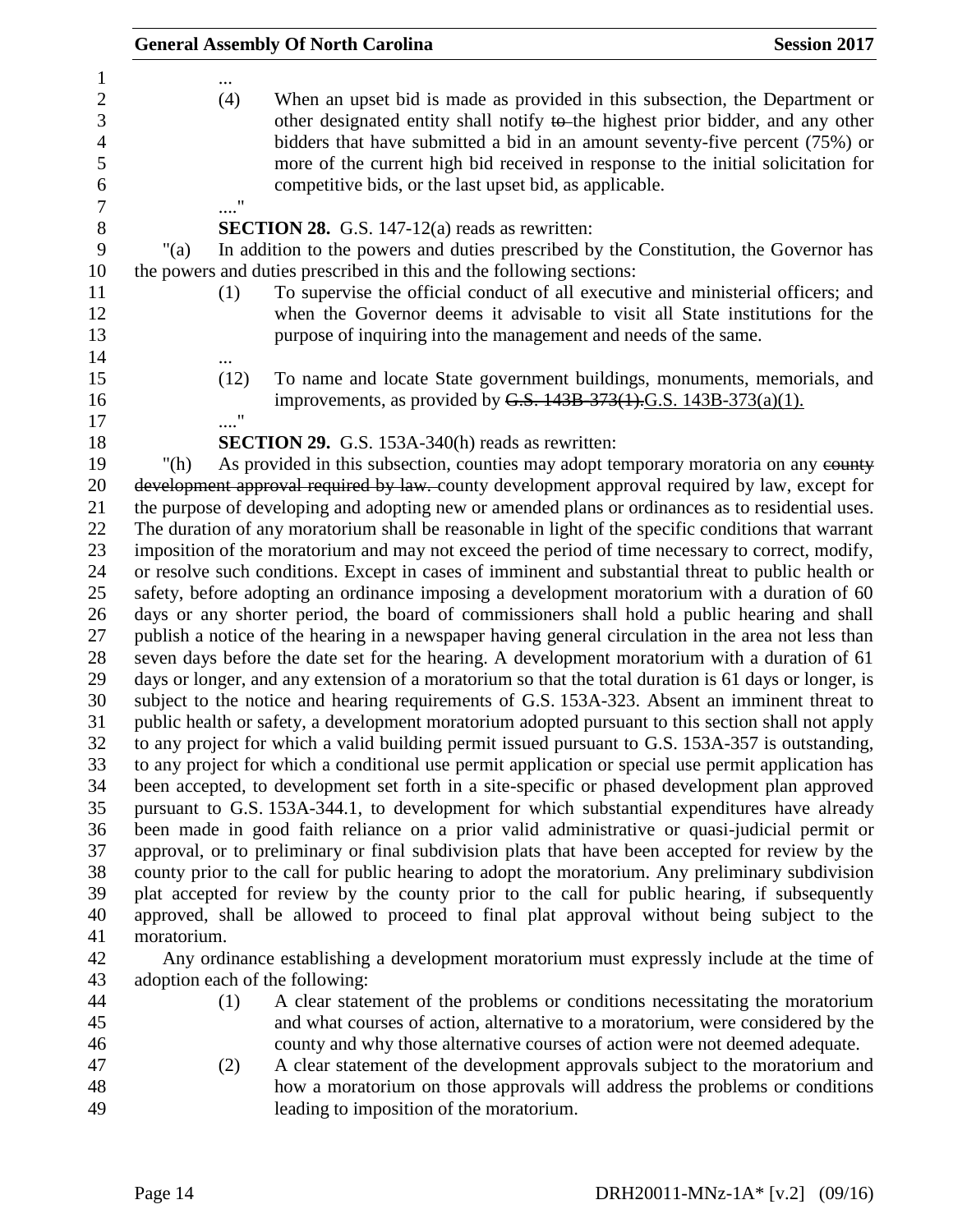|                                   | <b>General Assembly Of North Carolina</b>                                                                                                                                                                                                                                                           | <b>Session 2017</b> |
|-----------------------------------|-----------------------------------------------------------------------------------------------------------------------------------------------------------------------------------------------------------------------------------------------------------------------------------------------------|---------------------|
| (3)                               | An express date for termination of the moratorium and a statement setting forth<br>why that duration is reasonably necessary to address the problems or conditions<br>leading to imposition of the moratorium.                                                                                      |                     |
| (4)                               | A clear statement of the actions, and the schedule for those actions, proposed to<br>be taken by the county during the duration of the moratorium to address the<br>problems or conditions leading to imposition of the moratorium.                                                                 |                     |
|                                   | No moratorium may be subsequently renewed or extended for any additional period unless the                                                                                                                                                                                                          |                     |
|                                   | city shall have taken all reasonable and feasible steps proposed to be taken by the county in its<br>ordinance establishing the moratorium to address the problems or conditions leading to imposition                                                                                              |                     |
|                                   | of the moratorium and unless new facts and conditions warrant an extension. Any ordinance<br>renewing or extending a development moratorium must expressly include, at the time of adoption,<br>the findings set forth in subdivisions (1) through (4) of this subsection, including what new facts |                     |
|                                   | or conditions warrant the extension.                                                                                                                                                                                                                                                                |                     |
|                                   | Any person aggrieved by the imposition of a moratorium on development approvals required                                                                                                                                                                                                            |                     |
|                                   | by law may apply to the appropriate division of the General Court of Justice for an order enjoining                                                                                                                                                                                                 |                     |
|                                   | the enforcement of the moratorium, and the court shall have jurisdiction to issue that order.                                                                                                                                                                                                       |                     |
|                                   | Actions brought pursuant to this section shall be set down for immediate hearing, and subsequent                                                                                                                                                                                                    |                     |
|                                   | proceedings in those actions shall be accorded priority by the trial and appellate courts. In any                                                                                                                                                                                                   |                     |
|                                   | such action, the county shall have the burden of showing compliance with the procedural                                                                                                                                                                                                             |                     |
| requirements of this subsection." |                                                                                                                                                                                                                                                                                                     |                     |
| " $(a)$                           | <b>SECTION 30.</b> G.S. 160A-332(a) reads as rewritten:                                                                                                                                                                                                                                             |                     |
|                                   | The suppliers of electric service inside the corporate limits of any city in which a<br>secondary supplier was furnishing electric service on the determination date (as defined in G.S.                                                                                                            |                     |
|                                   | 160A-331(1)) date, as defined in G.S. 160A-331(1b), shall have rights and be subject to                                                                                                                                                                                                             |                     |
| restrictions as follows:          |                                                                                                                                                                                                                                                                                                     |                     |
|                                   |                                                                                                                                                                                                                                                                                                     |                     |
|                                   | <b>SECTION 31.(a)</b> G.S. 160A-372(e) reads as rewritten:                                                                                                                                                                                                                                          |                     |
| $"$ (e)                           | The ordinance may provide that a developer may provide funds to the city whereby the                                                                                                                                                                                                                |                     |
|                                   | city may acquire recreational land or areas to serve the development or subdivision, including the                                                                                                                                                                                                  |                     |
|                                   | purchase of land that may be used to serve more than one subdivision or development within the                                                                                                                                                                                                      |                     |
|                                   | immediate area. All funds received by the city pursuant to this paragraph [subsection] subsection                                                                                                                                                                                                   |                     |
|                                   | shall be used only for the acquisition or development of recreation, park, or open space sites. Any                                                                                                                                                                                                 |                     |
|                                   | formula enacted to determine the amount of funds that are to be provided under this paragraph                                                                                                                                                                                                       |                     |
|                                   | [subsection] subsection shall be based on the value of the development or subdivision for property<br>tax purposes. The ordinance may allow a combination or partial payment of funds and partial                                                                                                   |                     |
|                                   | dedication of land when the governing body of the city determines that this combination is in the                                                                                                                                                                                                   |                     |
|                                   | best interests of the citizens of the area to be served."                                                                                                                                                                                                                                           |                     |
|                                   | <b>SECTION 31.(b)</b> G.S. 160A-372(f) reads as rewritten:                                                                                                                                                                                                                                          |                     |
| " $(f)$                           | The ordinance may provide that in lieu of required street construction, a developer may                                                                                                                                                                                                             |                     |
|                                   | be required to provide funds that the city may use for the construction of roads to serve the                                                                                                                                                                                                       |                     |
|                                   | occupants, residents, or invitees of the subdivision or development and these funds may be used                                                                                                                                                                                                     |                     |
|                                   | for roads which serve more than one subdivision or development within the area. All funds                                                                                                                                                                                                           |                     |
|                                   | received by the city pursuant to this paragraph [subsection] subsection shall be used only for                                                                                                                                                                                                      |                     |
|                                   | development of roads, including design, land acquisition, and construction. However, a city may                                                                                                                                                                                                     |                     |
|                                   | undertake these activities in conjunction with the Department of Transportation under an                                                                                                                                                                                                            |                     |
|                                   | agreement between the city and the Department of Transportation. Any formula adopted to                                                                                                                                                                                                             |                     |
|                                   | determine the amount of funds the developer is to pay in lieu of required street construction shall                                                                                                                                                                                                 |                     |
|                                   | be based on the trips generated from the subdivision or development. The ordinance may require a<br>combination of partial payment of funds and partial dedication of constructed streets when the                                                                                                  |                     |
|                                   | governing body of the city determines that a combination is in the best interests of the citizens of                                                                                                                                                                                                |                     |
| the area to be served."           |                                                                                                                                                                                                                                                                                                     |                     |
|                                   |                                                                                                                                                                                                                                                                                                     |                     |